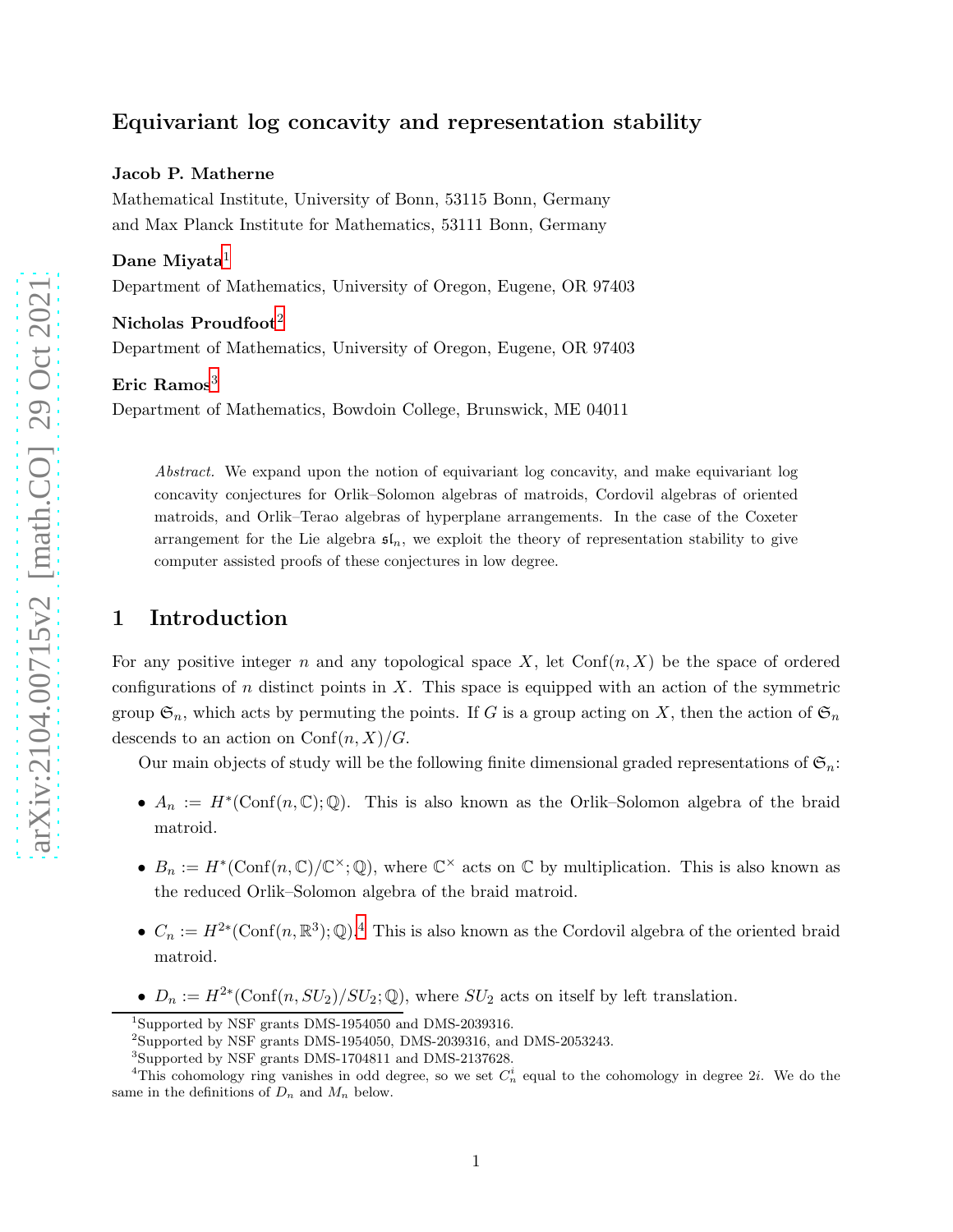<span id="page-1-2"></span>**Remark 1.1.** Identifying  $\mathbb{R}^3$  with the complement of the identity in  $SU_2$  induces a homeomorphism Conf $(n-1, \mathbb{R}^3) \cong \text{Conf}(n, SU_2)/SU_2$ , which is equivariant with respect to the action of the group  $\mathfrak{S}_{n-1} \subset \mathfrak{S}_n$ . It follows that the restriction of  $D_n$  to  $\mathfrak{S}_{n-1}$  is isomorphic to  $C_{n-1}$ .

**Remark 1.2.** For any  $d \geq 2$ , the cohomology of Conf $(n, \mathbb{R}^d)$  vanishes in all degrees that are not multiples of  $d-1$ , and we have  $\mathfrak{S}_n$ -equivariant algebra isomorphisms

$$
H^{(d-1)*}(\text{Conf}(n, \mathbb{R}^d); \mathbb{Q}) \cong \begin{cases} A_n & \text{if } d \text{ is even} \\ C_n & \text{if } d \text{ is odd.} \end{cases}
$$

Thus we would not gain anything new by considering configuration spaces in Euclidean spaces of higher dimension. This is due originally to Cohen [\[CLM76\]](#page-17-0); see [\[dS01,](#page-17-1) Corollary 5.6] for a more modern treatment.

There is one more graded representation that we will consider, whose definition is more technical. Let  $X_n$  denote the complex affine hypertoric variety associated with the root system of the Lie algebra  $\mathfrak{sl}_n$ ; see [\[MPY17,](#page-17-2) Section 3.1] for an explicit description. The variety  $X_n$  comes equipped with an action of the symmetric group  $\mathfrak{S}_n$ , and we consider the induced action on intersection cohomology:

•  $M_n := I H^{2*}(X_n; \mathbb{Q})$ . This can also be described as the quotient of the Orlik–Terao algebra of the  $\mathfrak{sl}_n$  Coxeter arrangement by its canonical linear system of parameters.

**Remark 1.3.** For a more concrete perspective, we give explicit presentations of the rings  $A_n$ ,  $B_n$ ,  $C_n$ ,  $D_n$ , and  $M_n$  in the appendix.

The following conjecture appeared in [\[MPY17,](#page-17-2) Conjecture 2.10].

<span id="page-1-0"></span>Conjecture 1.4. For all n, there exists an isomorphism of graded  $\mathfrak{S}_n$ -representations  $D_n \cong M_n$ .

In this paper, we prove that Conjecture [1.4](#page-1-0) holds in low degree.

<span id="page-1-1"></span>**Theorem 1.5.** For all  $i \leq 7$  and all n, there is an isomorphism of  $\mathfrak{S}_n$ -representations  $D_n^i \cong M_n^i$ .

Let V be a graded representation of a finite group  $\Gamma$ . We say that V is **strongly equivariantly** log concave in degree m if, for all  $i \leq j \leq k \leq l$  with  $j + k = i + l = m$ ,  $V^i \otimes V^l$  is isomorphic to a subrepresentation of  $V^j \otimes V^k$ . This may be rewritten as the following sequence of inclusions:

$$
V^{0}\otimes V^{m}\subset V^{1}\otimes V^{m-1}\subset V^{2}\otimes V^{m-2}\subset\cdots\subset\begin{cases}V^{m/2}\otimes V^{m/2} & \text{if }m\text{ is even} \\ V^{(m-1)/2}\otimes V^{(m+1)/2} & \text{if }m\text{ is odd.}\end{cases}
$$

We say that  $V$  is strongly equivariantly log concave if it is strongly equivariantly log concave in all degrees.<sup>5</sup>

<sup>5</sup> If Γ is the trivial group, this is equivalent to the statement that the sequence of dimensions of the graded pieces of  $V$  is log concave with no internal zeros.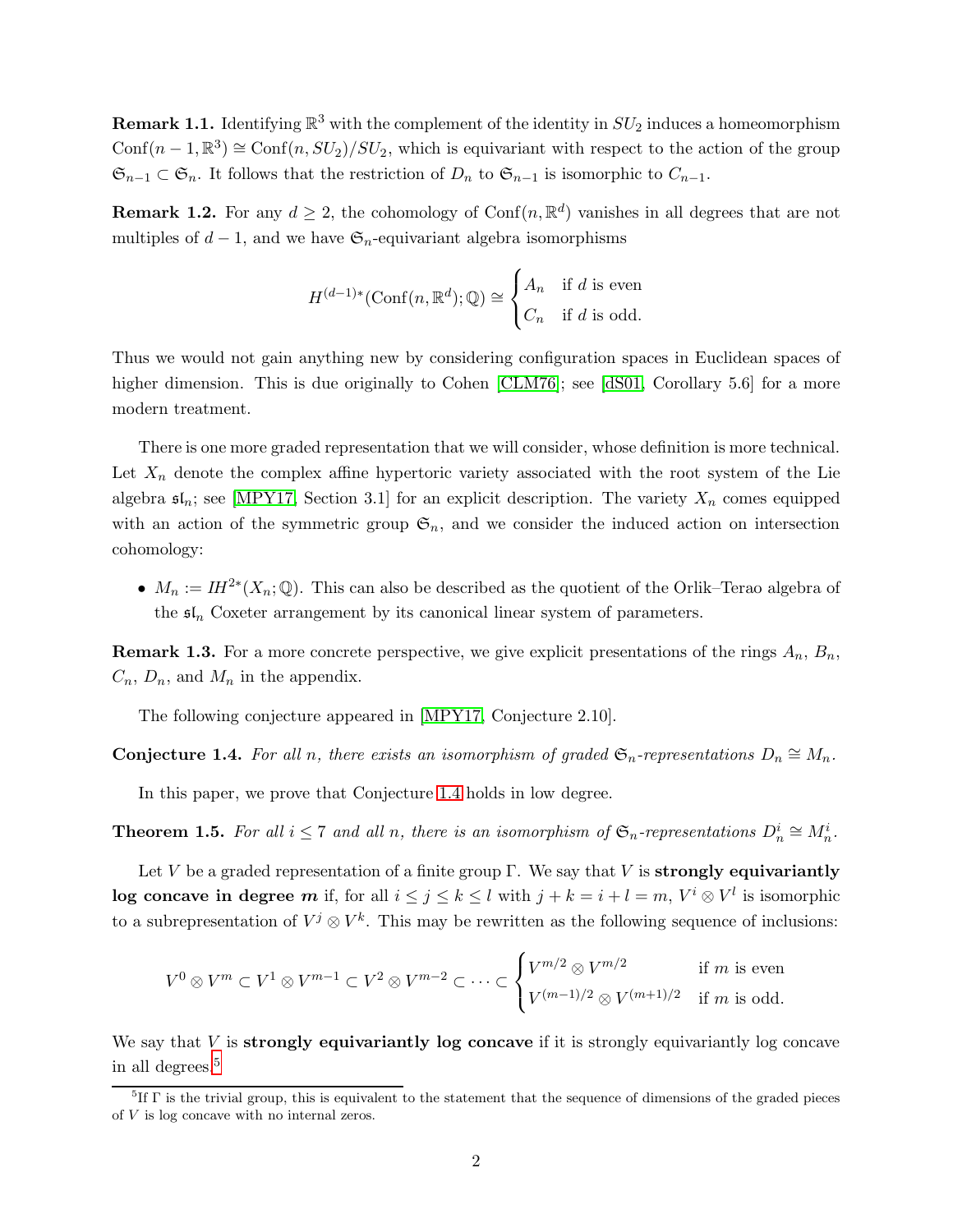<span id="page-2-0"></span>**Conjecture 1.6.** For all n, the graded  $\mathfrak{S}_n$ -representations  $A_n$ ,  $B_n$ ,  $C_n$ ,  $D_n$ , and  $M_n$  are all strongly *equivariantly log concave.*

The conjecture for  $A_n$  first appeared in [\[GPY17,](#page-17-3) Conjecture 5.3]. In this paper, we prove that Conjecture [1.6](#page-2-0) holds in low degree.

<span id="page-2-1"></span>**Theorem 1.7.** For all n, the graded  $\mathfrak{S}_n$ -representations  $A_n$ ,  $B_n$ ,  $C_n$ , and  $D_n$  are all strongly equiv*ariantly log concave in degrees*  $\leq 14$ *. The graded*  $\mathfrak{S}_n$ -representation  $M_n$  *is strongly equivariantly log concave in degrees*  $\leq 8$ *.* 

Remark 1.8. Conjecture [1.6](#page-2-0) generalizes to equivariant log concavity statements about matroids, oriented matroids, and hyperplane arrangements with symmetries, as we explain in Section [2.](#page-3-0) If we consider the trivial symmetry group, all of these statements boil down to the log concavity results of Adiprasito–Huh–Katz for (reduced) characteristic polynomials of matroids [\[AHK18\]](#page-16-0) and Ardila– Denham–Huh for h-polynomials of broken-circuit complexes [\[ADH\]](#page-16-1). Conjecture [1.6](#page-2-0) is what you get by considering the case of the matroid, oriented matroid, or hyperplane arrangement associated with the roots of the Lie algebra  $\mathfrak{sl}_n$ , which are acted on by the symmetric group  $\mathfrak{S}_n$ .

Our approach to Theorem [1.5](#page-1-1) is to use the theory of representation stability, due to Church– Ellenberg–Farb [\[CEF15\]](#page-16-2). Loosely speaking, if  $V_n$  is a representation of  $\mathfrak{S}_n$  for all n, there is a notion of what it means for the sequence V to **stabilize at d.** If this happens, then for every  $n \geq d$ ,  $V_{n+1}$  can be computed algorithmically from  $V_n$ . We show that  $D^i$  and  $M^i$  each stabilize at 3i, which means that we can prove Theorem [1.5](#page-1-1) by checking that  $D_n \cong M_n$  for all  $n \leq 21$ . This type of argument is in some sense the primary motivation for the concept of representation stability, though we are unaware of another situation in which the theory has been applied in such a direct way to prove that two infinite sequences of representations of symmetric groups are isomorphic.

Our approach to Theorem [1.7](#page-2-1) is similar, but with an additional subtlety. For this theorem, we need to understand when stability occurs, not just for the sequences  $B^i$  and  $D^i$ , but also for the sequences  $B^j \otimes B^k$  and  $D^j \otimes D^k$ . (We show that the statements about A, C, and M follow from the statements about  $B$  and  $D$ .) This requires a general statement about the stability range for the tensor product of two stable sequences (Theorem [3.3\)](#page-8-0), the proof of which relies on a powerful result about Kronecker coefficients [\[BOR11\]](#page-16-3) that has not previously been incorporated into the literature on representation stability.

Ultimately, both theorems are proved by using representation stability to reduce to a finite number of cases that can be checked on a computer. We perform these checks using the software package SageMath [\[Sag21\]](#page-17-4).

*Acknowledgments:* We are grateful to Vic Reiner for introducing us to the paper [\[BOR11\]](#page-16-3), to David Speyer for communicating to us the proof of Proposition [2.3,](#page-3-1) and to Ben Young for writing preliminary versions of the code that formed the basis for our computer calculations. We are also grateful to Ben Knudsen and Claudiu Raciu for conversations over the years regarding the two presentations in Theorem [A.4.](#page-13-0) Finally, we thank the referees for their insightful comments and corrections.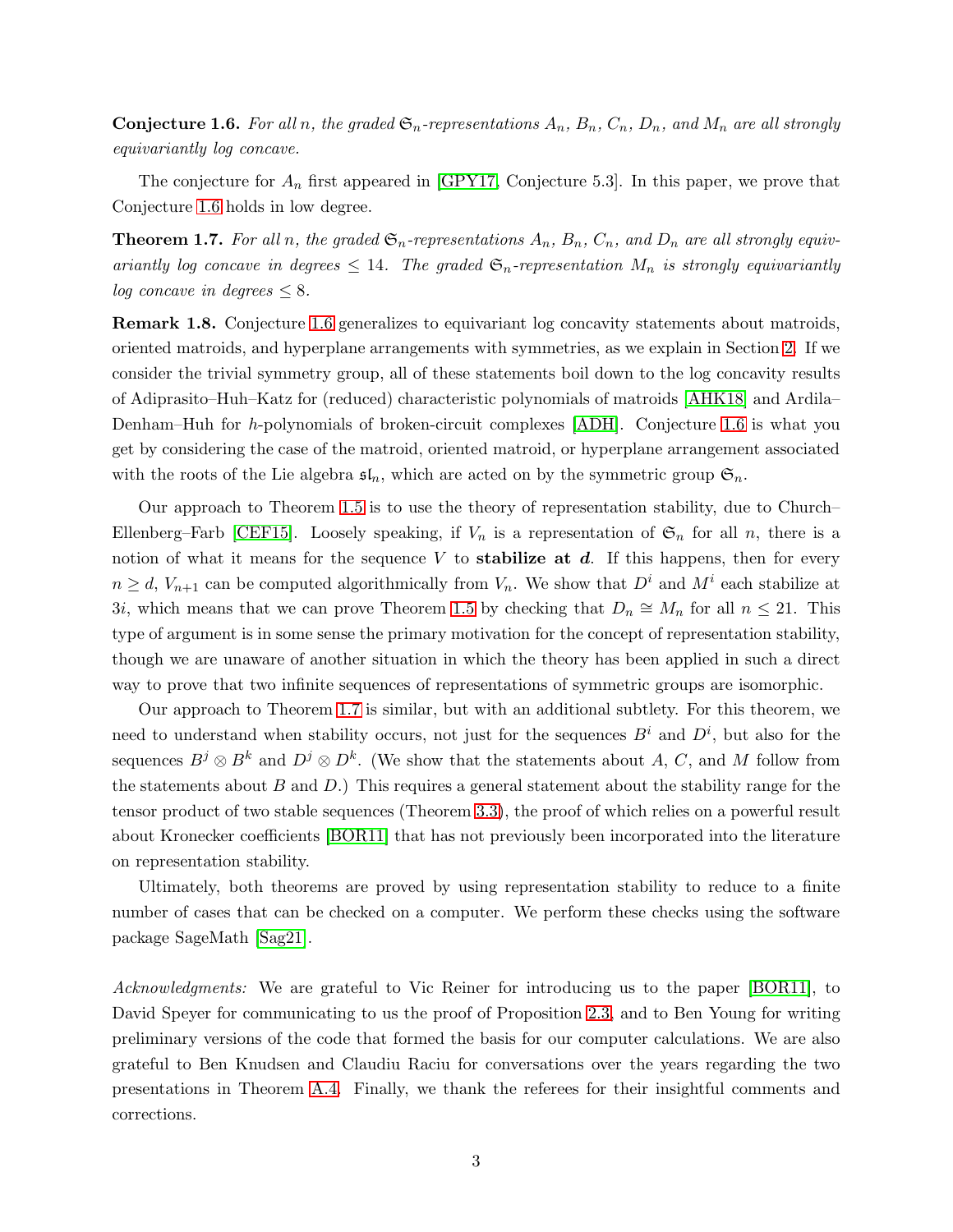## <span id="page-3-0"></span>2 Equivariant log concavity

Recall that a sequence of non-negative integers  $a_0, a_1, \ldots$  is called **log concave** if  $a_i^2 \ge a_{i-1}a_{i+1}$  for all i, and it is called **log concave with no internal zeros** if there does not exist  $i < j < k$  such that  $a_i = 0$  and  $a_i \neq 0 \neq a_k$ . This latter condition is equivalent to the statement that, whenever  $i \leq j \leq k \leq l$  and  $j + k = i + l$ , we have  $a_i a_l \leq a_j a_k$ . The notion of log concavity with no internal zeros has the advantage that it is preserved under convolution. That is, if  $a_0, a_1, \ldots$  and  $b_0, b_1, \ldots$  are both log concave with no internal zeros, then the same is true for  $c_0, c_1, \ldots$ , where  $c_k = a_0b_k + a_1b_{k-1} + \cdots + a_kb_0.$ 

Let V be a graded representation of a finite group  $\Gamma$ . We say that V is weakly equivariantly log concave if, for all i,  $V^{i-1} \otimes V^{i+1}$  is isomorphic to a subrepresentation of  $V^i \otimes V^i$ . We say that V is strongly equivariantly log concave if, whenever  $i \leq j \leq k \leq l$  and  $j + k = i + l$ ,  $V^i \otimes V^l$ is isomorphic to a subrepresentation of  $V^j \otimes V^k$ . If  $\Gamma$  is trivial, weak equivariant log concavity is equivalent to log concavity of the sequence of dimensions, and strong equivariant log concavity is equivalent to log concavity with no internal zeros of the sequence of dimensions. However, this is not the case when  $\Gamma$  is nontrivial, as the following example illustrates.

<span id="page-3-2"></span>**Example 2.1.** Let  $\Gamma = S_2$ , let  $\tau$  denote the trivial representation of  $\Gamma$ , and let  $\sigma$  denote the sign representation. Define

$$
V^{i} = \begin{cases} \tau \oplus \sigma^{\oplus 3} & \text{if } i = 0 \text{ or } 3\\ \tau^{\oplus 2} \oplus \sigma^{\oplus 2} & \text{if } i = 1 \text{ or } 2\\ 0 & \text{otherwise.} \end{cases}
$$

Then V is weakly equivariantly log concave and has no internal zeros, but  $V^0 \otimes V^3 \cong \tau^{\oplus 10} \oplus \sigma^{\oplus 6}$  is not isomorphic to a subrepresentation of  $V^1 \otimes V^2 \cong \tau^{\oplus 8} \oplus \sigma^{\oplus 8}$ , so V is not strongly equivariantly log concave.

**Example 2.2.** Let V be as in Example [2.1,](#page-3-2) and let W be the graded representation with  $W^0 =$  $W^1 = \tau$  and  $W^i = 0$  for all  $i > 1$ . Then both V and W are weakly equivariantly log concave with no internal zeros, but  $V \otimes W$  fails to satisfy the weak equivariant log concavity condition when  $i = 2$ . Hence the property of weak equivariant log concavity with no internal zeros is not preserved under tensor product.

The claim that strong equivariant log concavity is the "correct notion" in the equivariant setting is justified by the following proposition, whose proof was communicated to us by David Speyer.

<span id="page-3-1"></span>Proposition 2.3. *If* V *and* W *are strongly equivariantly log concave representations of* Γ*, then so is*  $V \otimes W$ . More generally, if V and W are both strongly equivariantly log concave in degrees  $\leq m$ *(as defined in the introduction), then so is*  $V \otimes W$ *.*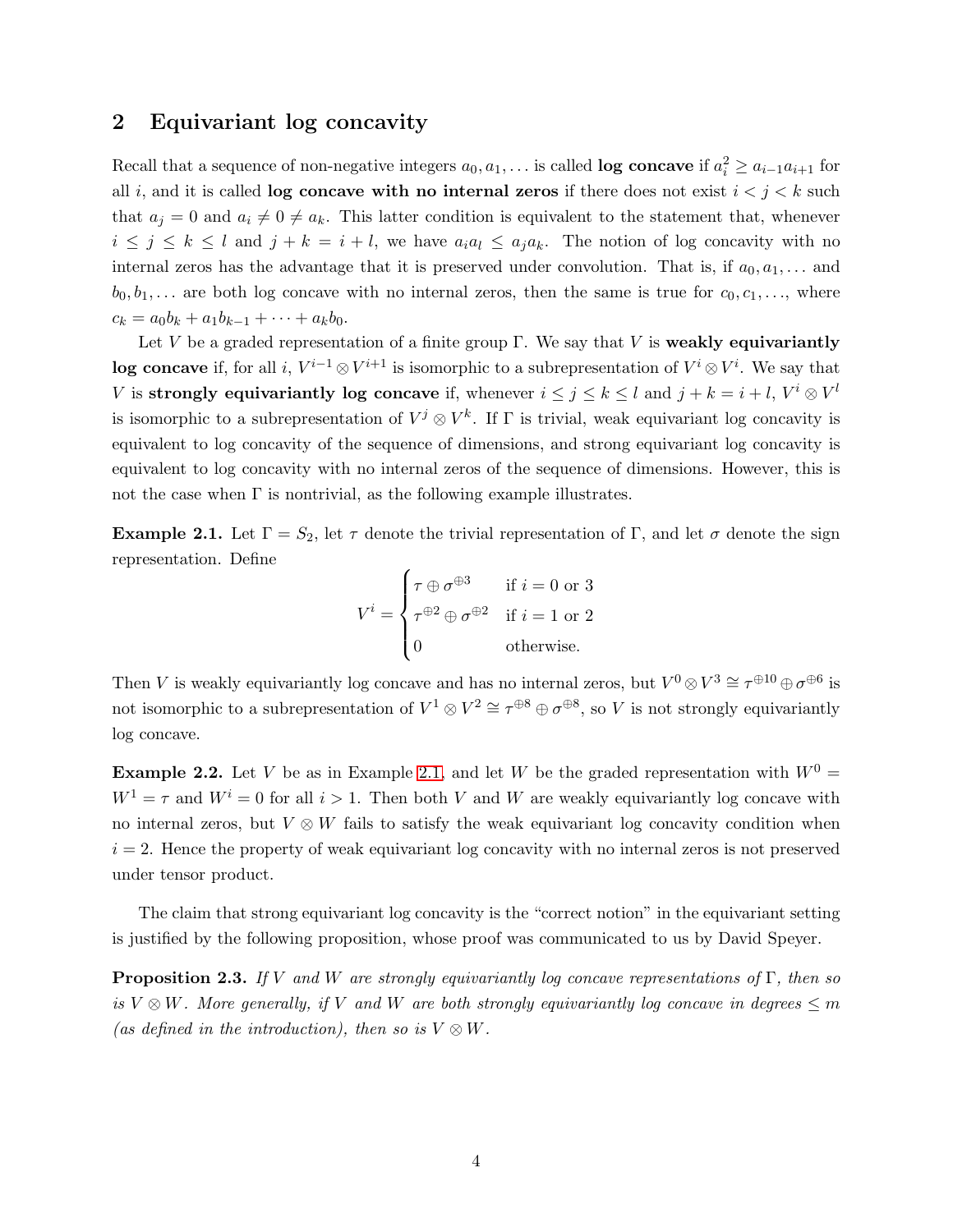*Proof.* Let  $i \leq j \leq k \leq l$  be given with  $j + k = i + l$ . We have

$$
(V \otimes W)^j \otimes (V \otimes W)^k = \bigoplus_{p,q} V^p \otimes W^{j-p} \otimes V^q \otimes W^{k-q}
$$
  
= 
$$
\bigoplus_{p,q} V^{j-l+q} \otimes W^{l-q} \otimes V^{k-i+p} \otimes W^{i-p},
$$

where the second line is obtained from the first by applying the affine transformation that takes  $(p, q)$  to  $(j - l + q, k - i + p)$ . Similarly, we have

$$
(V \otimes W)^i \otimes (V \otimes W)^l = \bigoplus_{p,q} V^p \otimes W^{i-p} \otimes V^q \otimes W^{l-q}
$$
  
= 
$$
\bigoplus_{p,q} V^{j-l+q} \otimes W^{k-q} \otimes V^{k-i+p} \otimes W^{j-p}.
$$

Working in the ring of virtual representations of  $\Gamma$ , consider the sum of the first two lines minus the sum of the last two lines in the previous two sentences. We get

$$
2((V \otimes W)^j \otimes (V \otimes W)^k - (V \otimes W)^i \otimes (V \otimes W)^l)
$$
  
= 
$$
\sum_{p,q} V^p \otimes W^{j-p} \otimes V^q \otimes W^{k-q} + \sum_{p,q} V^{j-l+q} \otimes W^{l-q} \otimes V^{k-i+p} \otimes W^{i-p}
$$
  

$$
- \sum_{p,q} V^p \otimes W^{i-p} \otimes V^q \otimes W^{l-q} - \sum_{p,q} V^{j-l+q} \otimes W^{k-q} \otimes V^{k-i+p} \otimes W^{j-p}
$$
  
= 
$$
\sum_{p,q} (V^p \otimes V^q - V^{j-l+q} \otimes V^{k-i+p}) \otimes (W^{j-p} \otimes W^{k-q} - W^{l-q} \otimes W^{i-p}).
$$

By strong equivariant log concavity of V,  $V^p \otimes V^q - V^{j-l+q} \otimes V^{k-i+p}$  is the class of an honest representation if  $p \geq j - l + q$ , and otherwise it is minus the class of an honest representation. Similarly, by strong equivariant log concavity of W,  $W^{j-p} \otimes W^{k-q} - W^{l-q} \otimes W^{i-p}$  is the class of an honest representation if  $j-p \leq l-q$ , and otherwise it is minus the class of an honest representation. Since  $p \geq j - l + q$  if and only if  $j - p \leq l - q$ , the tensor product

$$
\left(V^p\otimes V^q-V^{j-l+q}\otimes V^{k-i+p}\right)\otimes \left(W^{j-p}\otimes W^{k-q}-W^{l-q}\otimes W^{i-p}\right)
$$

is always equal to the class of an honest representation.

In general, any class in the virtual representation ring of  $\Gamma$  that is equal to half the class of an honest representation is itself the class of an honest representation. Thus

$$
(V \otimes W)^j \otimes (V \otimes W)^k - (V \otimes W)^i \otimes (V \otimes W)^l
$$

is the class of an honest representation, which is equivalent to the statement that  $(V \otimes W)^i \otimes (V \otimes W)^l$ is isomorphic to a subrepresentation of  $(V \otimes W)^j \otimes (V \otimes W)^k$ .

Finally, we need to check that, if  $j + k = m$ , then we only need to assume that V and W are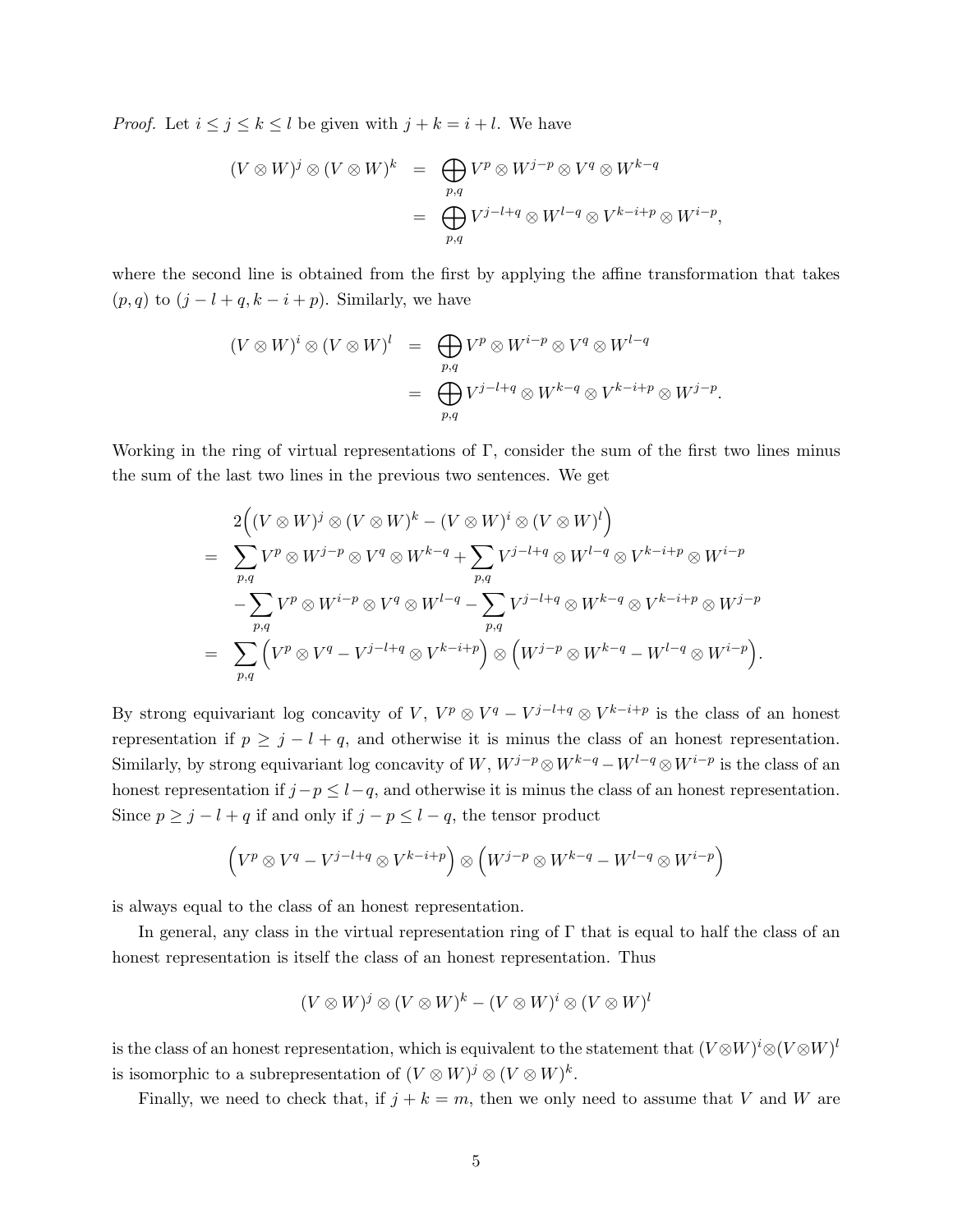strongly equivariantly log concave in degrees  $\leq m$ . When we used strong equivariant log concavity of W, we used it in degree  $m - p - q \leq m$ . When we used strong equivariant log concavity of V, we used it in degree  $p + q$ . If  $p + q > m$ , then we have either  $p > j$  or  $q > k$ , and we also have either  $p > i$  or  $q > l$ . This implies that the factor  $W^{j-p} \otimes W^{k-q} - W^{l-q} \otimes W^{i-p}$  is equal to zero,  $\Box$ and we can therefore ignore that term of the sum.

Remark 2.4. The definition of strong equivariant log concavity can be generalized by replacing the virtual representation ring of a finite group with any partially ordered ring. More precisely, there should be a subset of "non-negative elements" (analogous to honest representations) that includes 0 and is closed under addition and multiplication, and we define a sequence  $a_0, a_1, \ldots$  to be strongly log concave if, whenever we have  $i \leq j \leq k \leq l$  with  $j + k = i + l$ ,  $a_j a_k - a_i a_l$  is non-negative. Proposition [2.3](#page-3-1) generalizes to say that, if our ring has the added property that  $x$  is non-negative whenever  $2x$  is non-negative, then the convolution of strongly log concave sequences is again strongly log concave.

We now make a number of conjectures that generalize Conjecture [1.6.](#page-2-0) Let M be a matroid of positive rank, and let  $\Gamma$  be a group acting on the ground set of M preserving the collection of independent sets. The **Orlik–Solomon algebra**  $A(M)$  is defined as a quotient of the exterior algebra with generators indexed by the ground set of the matroid [\[OS80\]](#page-17-5), and the reduced Orlik– **Solomon algebra**  $B(M)$  is the subalgebra of  $A(M)$  generated by differences of the generators.

<span id="page-5-0"></span>Conjecture 2.5. *The Orlik–Solomon algebra* A(M) *and the reduced Orlik–Solomon algebra* B(M) *are strongly equivariantly log concave.*

**Remark 2.6.** When M is the braid matroid of rank  $n-1$ ,  $A(M)$  is isomorphic to  $A_n$  and  $B(M)$ is isomorphic to  $B_n$ . More generally, if M is the matroid associated with a finite set of hyperplanes in a complex vector space, then  $A(M)$  is isomorphic to the cohomology ring of the complement of the hyperplanes and  $B(M)$  is isomorphic to the cohomology ring of the projectivized complement [\[OS80\]](#page-17-5).

Remark 2.7. We always have a canonical isomorphism [\[Yuz01,](#page-17-6) Proposition 2.18]

<span id="page-5-1"></span>
$$
A(M) \cong B(M) \otimes \mathcal{E}_{\mathbb{Q}}[t],\tag{1}
$$

where  $\mathcal{E}_{\mathbb{Q}}[t]$  is the exterior algebra on the single variable t. Hence strong equivariant log concavity of  $B(M)$  implies strong equivariant log concavity of  $A(M)$  by Proposition [2.3.](#page-3-1)

**Remark 2.8.** The dimensions of the graded pieces of  $A(M)$  and  $B(M)$  are the coefficients of the characteristic polynomial and the reduced characteristic polynomial of M, respectively. Thus, when  $\Gamma$  is the trivial group, Conjecture [2.5](#page-5-0) specializes to the main theorem of Adiprasito–Huh–Katz [\[AHK18,](#page-16-0) Theorem 9.9].

**Remark 2.9.** The conjecture that  $A(M)$  is strongly equivariantly log concave originally appeared in [\[GPY17,](#page-17-3) Conjecture 5.3 and Remark 5.8], where it was proved for uniform matroids with Γ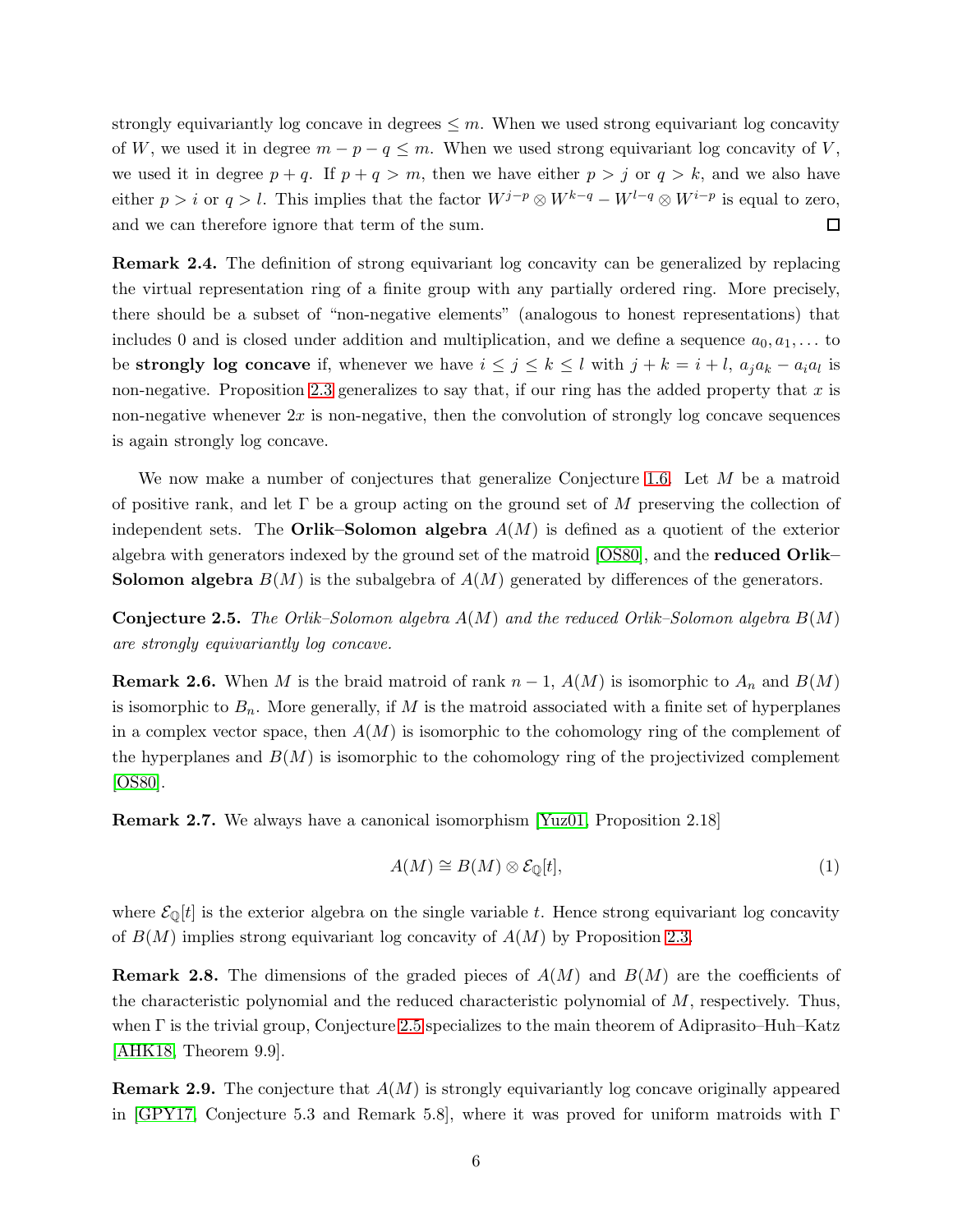equal to the full group of permutations of the ground set [\[GPY17,](#page-17-3) Proposition 5.7 and Remark 5.8]. The argument there can easily be adapted to prove strong equivariant log concavity of  $B(M)$ for uniform matroids as well.

Let M be an oriented matroid, and let  $\Gamma$  be a group acting on the ground set of M preserving the collection of signed circuits. The **Cordovil algebra**  $C(M)$  is defined as a quotient of the polynomial ring with generators indexed by the elements of the ground set of  $M$  [\[Cor02\]](#page-17-7).

<span id="page-6-0"></span>Conjecture 2.10. *The Cordovil algebra* C(M) *is a strongly equivariantly log concave graded representation of* Γ*.*

**Remark 2.11.** When M is the oriented braid matroid of rank  $n-1$ , the Cordovil algebra  $C(M)$ is isomorphic to  $C_n$ . More generally, if M is the oriented matroid associated with a finite set A of hyperplanes in a real vector space  $V$ , then  $C(M)$  is isomorphic to the cohomology of the space

$$
V\otimes\mathbb{R}^3\setminus\bigcup_{H\in\mathcal{A}}H\otimes\mathbb{R}^3,
$$

with degrees halved; see [\[dS01,](#page-17-1) Corollary 5.6] or [\[Mos17,](#page-17-8) Example 5.8].

Remark 2.12. As with the Orlik–Solomon algebra, the dimensions of the graded pieces of the Cordovil algebra are the coefficients of the characteristic polynomial of the underlying matroid [\[Cor02,](#page-17-7) Corollary 2.8]. This means that, in the case where  $\Gamma$  is the trivial group, Conjecture [2.10](#page-6-0) follows from [\[AHK18\]](#page-16-0).

Let A be a finite set of hyperplanes in a vector space V, equipped with a linear action of  $\Gamma$ that preserves the hyperplanes. The **Orlik–Terao algebra**  $OT(A)$  is defined as the subalgebra of rational functions on  $V$  generated by the reciprocals of the linear functions that vanish on the hyperplanes. This algebra is Cohen–Macaulay, and it comes equipped with a canonical linear system of parameters [\[PS06,](#page-17-9) Proposition 7]. We denote by  $M(A)$  the quotient of  $OT(A)$  by this linear system of parameters. The **Artinian Orlik–Terao algebra**  $AOT(A)$  is defined as the quotient of  $OT(A)$  by the squares of the generators.

<span id="page-6-1"></span>Conjecture 2.13. *The algebras* M(A) *and* AOT(A) *are strongly equivariantly log concave graded representations of* Γ*.*

**Remark 2.14.** When A is the Coxeter arrangement associated with  $\mathfrak{sl}_n$ ,  $M(\mathcal{A}) \cong M_n$ . More generally, when V is a vector space over the rational numbers,  $OT(A)$  is isomorphic to the torus equivariant intersection cohomology of the hypertoric variety associated with  $A$ , and  $M(A)$  is isomorphic to the ordinary intersection cohomology (both with degrees halved) [\[BP09,](#page-16-4) Corollary 4.5]. We note that intersection cohomology does not usually come equipped with a ring structure; the fact that it does in this case is a special feature of hypertoric varieties.

<span id="page-6-2"></span>**Remark 2.15.** Suppose that V is a vector space over the real numbers and M is the oriented matroid associated with  $\mathcal A$ . The Artinian Orlik–Terao algebra  $AOT(\mathcal A)$  and the Cordovil algebra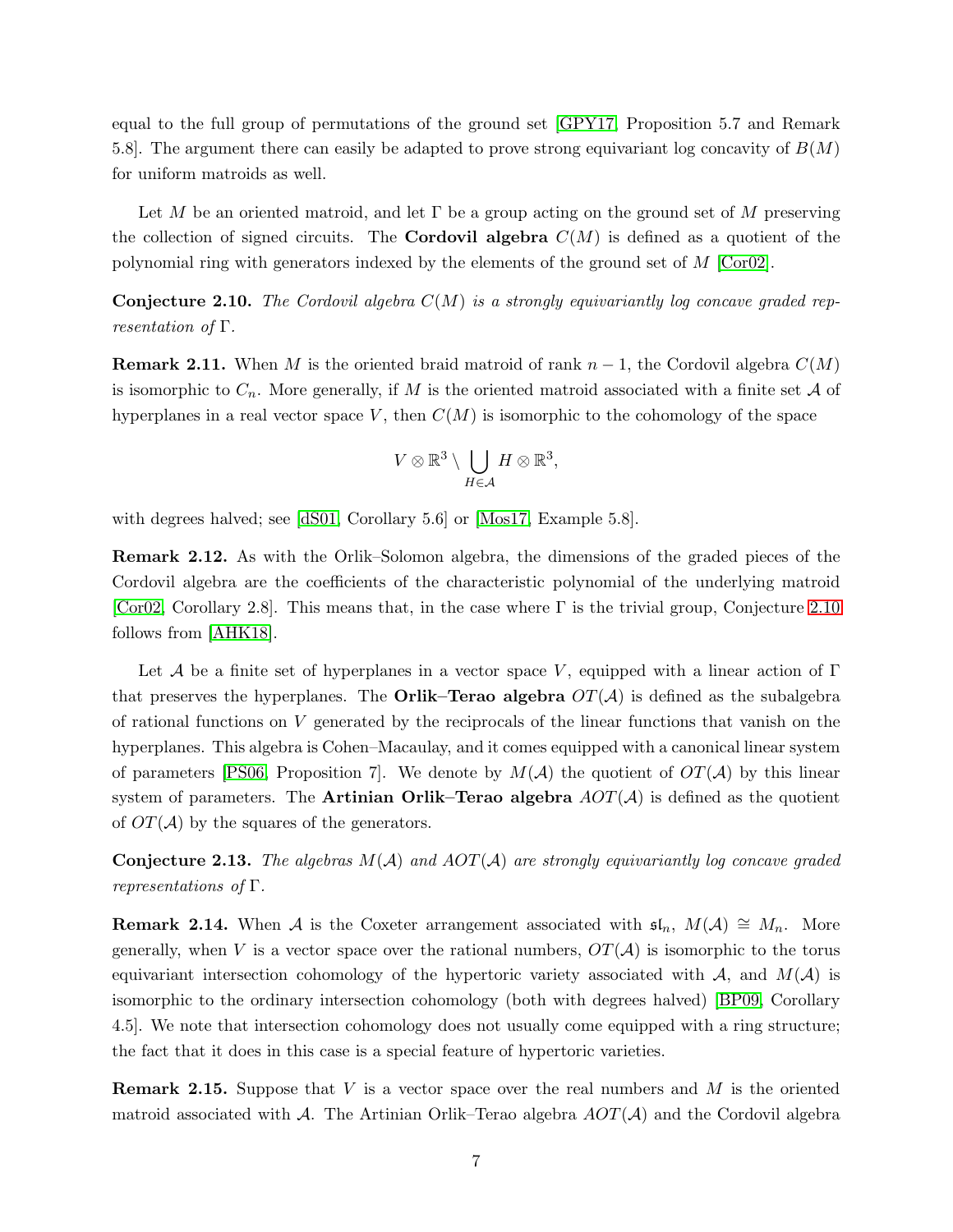$C(M)$  are typically not isomorphic as rings, but they are isomorphic as graded representations of  $\Gamma$ <sup>6</sup>. If in addition A is unimodular, meaning that the hyperplanes have rational slope with respect to some lattice and the subgroup generated by any subset of the primitive normal vectors is saturated in that lattice, then there is a canonical graded ring isomorphism  $AOT(\mathcal{A}) \cong C(M)$ . The Coxeter arrangement associated with  $\mathfrak{sl}_n$  has this property, thus its Artinian Orlik–Terao algebra is isomorphic to  $C_n$ .

Remark 2.16. As with the Orlik–Solomon algebra and the Cordovil algebra, the dimensions of the graded pieces of the Artinian Orlik–Terao algebra are the coefficients of the characteristic polynomial of the associated matroid. On the other hand, the dimensions of the graded pieces of  $M(\mathcal{A})$  are the coefficients of the h-polynomial of the broken circuit complex of the associated matroid [\[PS06,](#page-17-9) Proposition 7], which is known to form a log concave sequence with no internal zeros by [\[ADH,](#page-16-1) Theorem 1.4]. Thus Conjecture [2.13](#page-6-1) holds when Γ is trivial.

### 3 Representation stability

Let C be a category. We will refer to a functor from C to  $Vec_{\mathbb{Q}}$  as a **C-module**. The three main categories that we will discuss are the category FB of finite sets with bijections, the category FI of finite sets with injections, and the category  $\mathrm{F}I^{\#}$  of finite sets with partially defined injections. Given an FB-module P and a natural number n, we obtain a representation  $P_n := P([n])$  of the symmetric group  $\mathfrak{S}_n$ , and P is determined up to isomorphism by the collection  $\{P_n \mid n \in \mathbb{N}\}\$ .

Given a partition  $\lambda$ , we write  $V_{\lambda}$  to denote the corresponding irreducible representation of  $\mathfrak{S}_{|\lambda|}$ . Given an integer  $n \geq |\lambda| + \lambda_1$ , we write

$$
\lambda[n] := (n - |\lambda|, \lambda_1, \dots, \lambda_l)
$$

for the partition of n obtained from  $\lambda$  by adding a new first part of size  $n - |\lambda|$ . For any d, let

$$
\Lambda_d := \{ \lambda \mid |\lambda| + \lambda_1 \leq d \}.
$$

Given an FB-module P and a positive integer d, we say that P stabilizes at d if there exists a collection of natural numbers  $\{r_{\lambda} \mid \lambda \in \Lambda_d\}$  such that, for all  $n \geq d$ , there is an isomorphism of  $\mathfrak{S}_n$ -representations<sup>7</sup>

$$
P_n \cong \bigoplus_{\lambda \in \Lambda_d} V_{\lambda[n]}^{\oplus r_\lambda}.
$$

If an FB-module P stabilizes at d for some d, then we will say that P is stable. The following two lemmas are straightforward.

<span id="page-7-0"></span>**Lemma 3.1.** Suppose that P and Q are FB-modules. If any two of the modules P, Q, and  $P \oplus Q$ *stabilize at* d*, so does the third.*

 $6$ We thank Matt Douglass, Götz Pfeiffer, Vic Reiner, and Gerhard Röhrle for informing us of this fact and outlining the proof.

<sup>&</sup>lt;sup>7</sup>This terminology does not imply sharpness. Any FB-module that stabilizes at d also stabilizes at e for all  $e \geq d$ .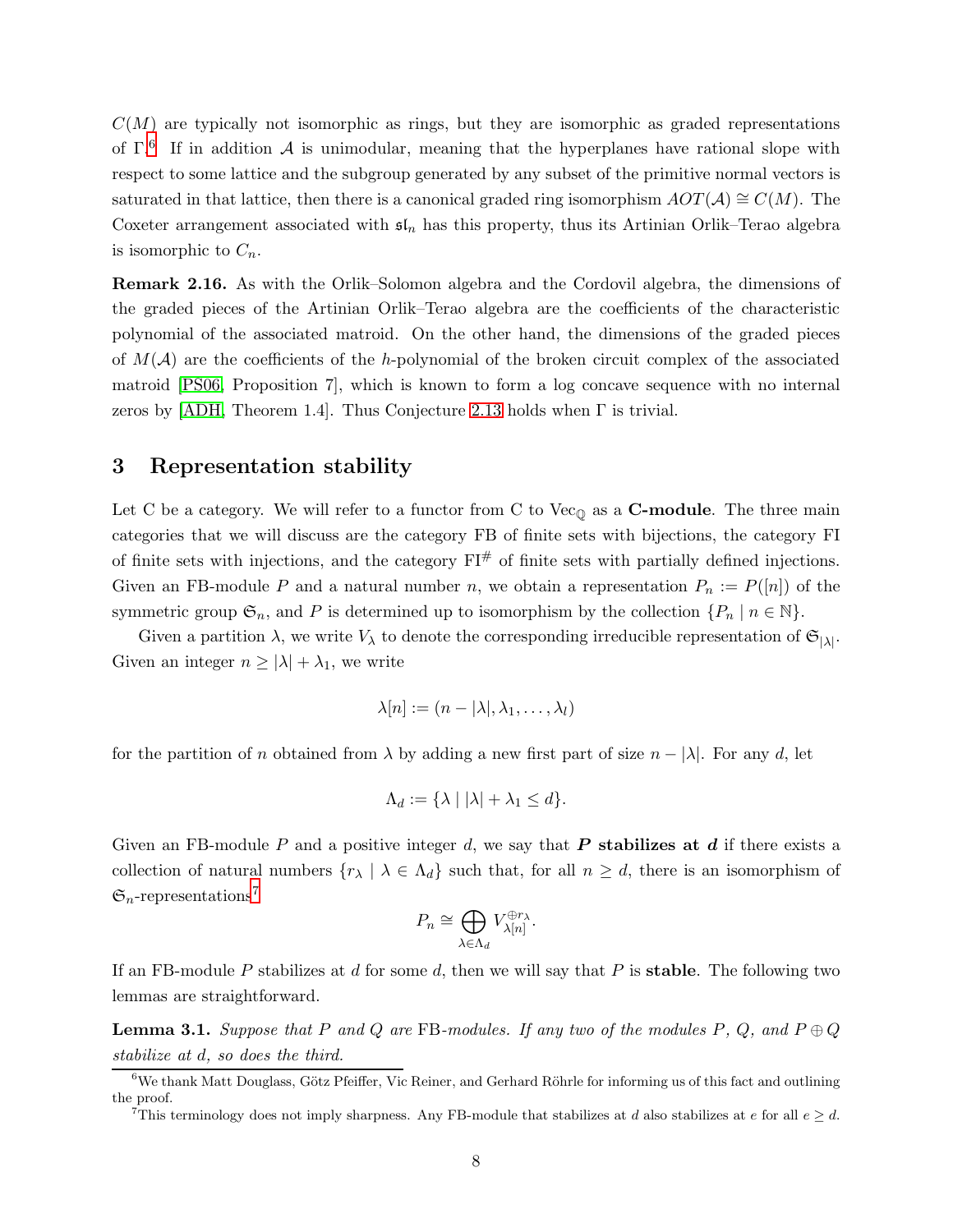<span id="page-8-2"></span>Lemma 3.2. *Suppose that* P *and* Q *are* FB*-modules and that* P *and* Q *both stabilize at* d*.*

- *1.* If  $P_n \cong Q_n$  for all  $n \leq d$ , then  $P \cong Q$ .
- 2. If  $P_n$  is isomorphic to a subrepresentation of  $Q_n$  for all  $n \leq d$ , then P is isomorphic to a *submodule of* Q*.*

The following theorem, which is proved using slightly different language in [\[BOR11,](#page-16-3) Theorem 1.2], is not at all straightforward.

<span id="page-8-0"></span>Theorem 3.3. *Suppose that* P *and* Q *are* FB*-modules such that* P *stabilizes at* d *and* Q *stabilizes at* e. Then  $P \otimes Q$  *stabilizes at*  $d + e$ .

*Proof.* Write  $\{r_{\lambda} \mid \lambda \in \Lambda_d\}$  and  $\{s_{\mu} \mid \mu \in \Lambda_e\}$  for the multiplicities associated with P and Q. For all  $n \geq \max\{d, e\}$ , we have

$$
(P \otimes Q)_n = P_n \otimes Q_n \cong \bigoplus_{\substack{\lambda \in \Lambda_d \\ \mu \in \Lambda_e}} V_{\lambda[n]}^{\oplus r_{\lambda}} \otimes V_{\mu[n]}^{\oplus s_{\mu}} \cong \bigoplus_{\substack{\lambda \in \Lambda_d \\ \mu \in \Lambda_e}} (V_{\lambda[n]} \otimes V_{\mu[n]})^{\oplus r_{\lambda}s_{\mu}}
$$

.

By [\[BOR11,](#page-16-3) Theorem 1.2], the FB-module that sends n to  $V_{\lambda[n]} \otimes V_{\mu[n]}$  for  $n \ge \max\{|\lambda| + \lambda_1, |\mu| + \mu_1\}$ and to 0 otherwise stabilizes at  $|\lambda| + \lambda_1 + |\mu| + \mu_1 \leq d + e$ . Since this is true for all  $\lambda \in \Lambda_d$  and  $\Box$  $\mu \in \Lambda_e$ , the result follows.

There is a unique FI-module  $P(\lambda)$  such that, for any FI-module Q, we have

$$
\mathrm{Hom}_{\mathrm{FI-mod}}(P(\lambda), Q) = \mathrm{Hom}_{S_{|\lambda|}\text{-mod}}(V_{\lambda}, Q_{|\lambda|}).
$$

An FI-module is called free if it is isomorphic to a direct sum of FI-modules of the form  $P(\lambda)$ . An FI-module is called finitely generated if it is isomorphic to a quotient of a free FI-module with finitely many summands.

<span id="page-8-1"></span>Remark 3.4. The central observation of Church–Ellenberg–Farb is that an FB-module stabilizes if and only if the FB-module structure admits an extension to a finitely generated FI-module structure [\[CEF15,](#page-16-2) Theorem 1.13]. Since tensor products of finitely generated FI-modules are again finitely generated [\[CEF15,](#page-16-2) Proposition 2.3.6], this observation immediately implies that the tensor product of two stable FB-modules is again stable. However, the statement that the point at which stabilization occurs is weakly sub-additive under tensor product (Theorem [3.3\)](#page-8-0) is not at all clear from the representation stability literature, and relies instead on the work of Briand–Orellana– Rosas. This result is sharper, for example, than the one that one obtains from [\[KM18,](#page-17-10) Proposition 2.23].

**Remark 3.5.** Theorem [3.3](#page-8-0) is particularly interesting when  $P$  and  $Q$  are restrictions to FB of free FI-modules. For all  $n \leq |\lambda|$ , we have

$$
P(\lambda)_n \cong \text{Ind}_{S_{\lambda} \times S_{n-|\lambda|}}^{S_n} (V_{\lambda}) \cong \bigoplus_{\mu \in \Lambda_{\lambda}} V_{\mu[n]},
$$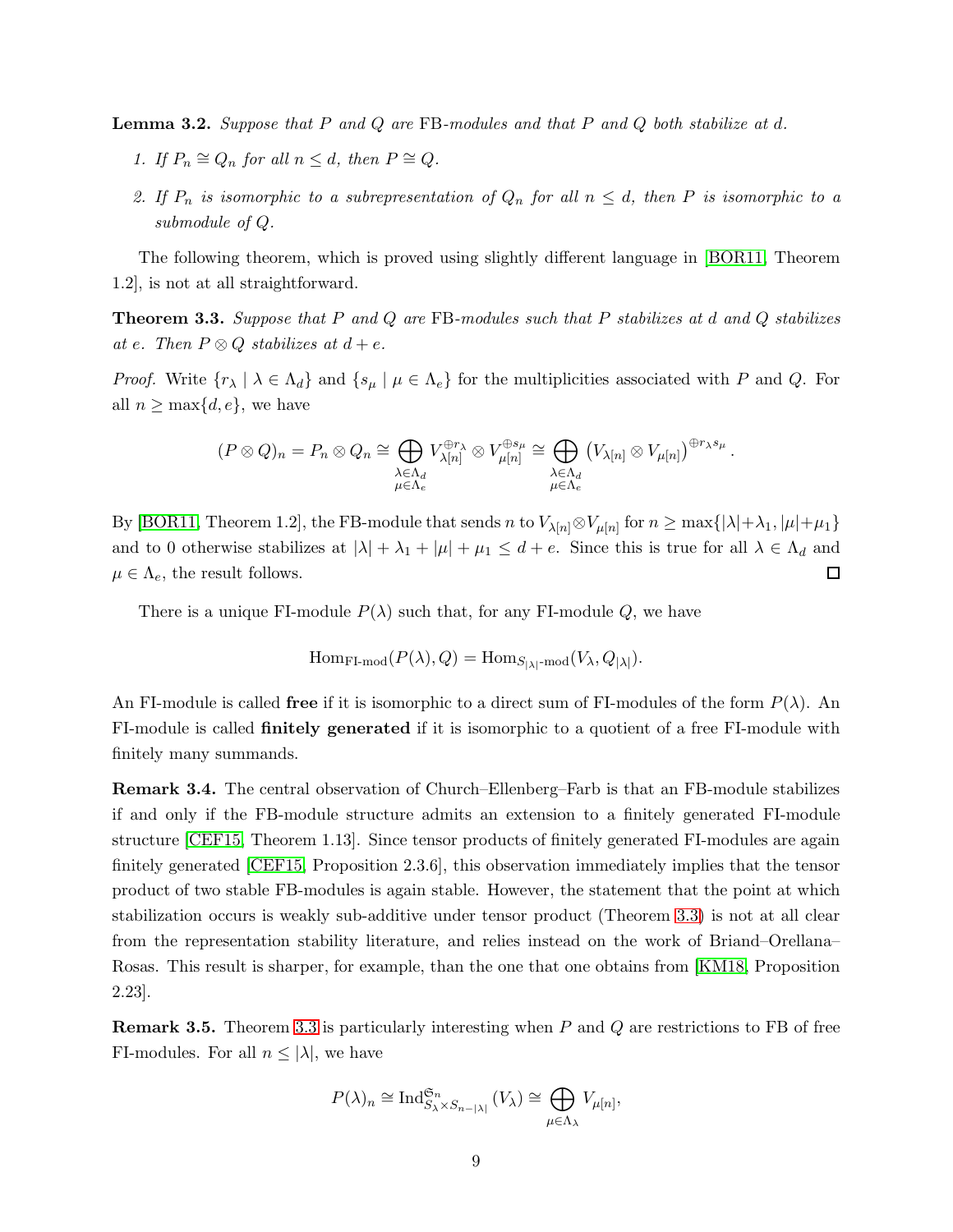where  $\Lambda_{\lambda} := \{ \mu \mid \lambda_i \geq \mu_i \geq \lambda_{i+1} \text{ for all } i \}, \text{ and } S_{n-|\lambda|} \text{ acts trivially on } V_{\lambda}.$  Since  $|\mu| \leq |\lambda|$  and  $\mu_1 \leq \lambda_1$  for all  $\mu \in \Lambda_{\lambda}$ , with equality when  $\mu = \lambda$ , this implies that  $P(\lambda)$  stabilizes sharply at  $|\lambda| + \lambda_1$ .

Church–Ellenberg–Farb prove that tensor products of free modules are free, and we can therefore write [\[CEF15,](#page-16-2) Equation (17)]

$$
P(\lambda) \otimes P(\mu) \cong \bigoplus_{\nu} P(\nu)^{\oplus d_{\lambda\mu}^{\nu}}.
$$

Theorem [3.3](#page-8-0) implies that

<span id="page-9-0"></span>
$$
|\nu| + \nu_1 \le |\lambda| + \lambda_1 + |\mu| + \mu_1 \tag{2}
$$

whenever  $d_{\lambda\mu}^{\nu} \neq 0$ .

When  $|\lambda| = |\mu| = |\nu|$ ,  $d_{\lambda\mu}^{\nu}$  is the Kronecker coefficient that measures the multiplicity of  $V_{\nu}$ in  $V_{\lambda} \otimes V_{\mu}$ , and Equation [\(2\)](#page-9-0) is trivial. When  $|\lambda| + |\mu| = |\nu|$ ,  $d_{\lambda\mu}^{\nu}$  is the Littlewood–Richardson coefficient that measures the multiplicity of  $V_{\nu}$  in  $\text{Ind}_{S_{|\lambda|} \times S_{|\mu|}}^{S_{|\nu|}} (V_{\lambda} \boxtimes V_{\mu}),$  and Equation [\(2\)](#page-9-0) follows from the interpretation of  $d_{\lambda\mu}^{\nu}$  in terms of skew tableaux. For general  $\lambda$ ,  $\mu$ , and  $\nu$ , we believe that Equation [\(2\)](#page-9-0) was not previously known.

<span id="page-9-1"></span>**Example 3.6.** Let  $A^i$  and  $C^i$  be the FB-modules that take n to  $A_n^i$  and  $C_n^i$ , respectively. Hersh and Reiner [\[HR17,](#page-17-11) Theorem 1.1] prove that  $A^i$  stabilizes at  $3i + 1$  and  $C^i$  stabilizes at 3*i*. Both extend to free FI-modules, so this is equivalent to the statement that, for each summand  $P(\lambda)$  of  $A^i$  (respectively  $C^i$ ),  $|\lambda| + \lambda_1$  is less than or equal to  $3i + 1$  (respectively 3*i*).

<span id="page-9-5"></span>**Example 3.7.** Let  $B^i$  be the FB-module that take n to  $B_n^i$ . Equation [\(1\)](#page-5-1) says that  $A_n \cong B_n \otimes \mathcal{E}_{\mathbb{Q}}[t]$ , and therefore  $A^i \cong B^i \oplus B^{i-1}$ . Thus  $B^i$  stabilizes at  $3i + 1$  by an inductive argument involving Lemma [3.1](#page-7-0) and Example [3.6.](#page-9-1)

<span id="page-9-4"></span>**Example 3.8.** Let  $W_n := W_n^0 \oplus W_n^1$ , where,  $W_n^0 = V_{[n]}$  is the 1-dimensional trivial representation of  $\mathfrak{S}_n$ , and  $W_n^1 = V_{[n-1,1]}$  is the standard representation. There exists an isomorphism of graded  $\mathfrak{S}_n$ -representations [\[MPY17,](#page-17-2) Proposition 2.5]

<span id="page-9-2"></span>
$$
C_n \cong D_n \otimes W_n. \tag{3}
$$

Let  $D^i$  be the FB-module that takes n to  $D_n^i$ , and let  $W^1$  be the FB-module that takes n to  $W_n^1 \cong V_{[n-1,1]}$ . Equation [\(3\)](#page-9-2) gives  $C^i \cong D^i \oplus (D^{i-1} \otimes W^1)$ . Note that  $W^1$  stabilizes at 2, thus  $D^i$ stabilizes at 3i by an inductive argument involving Lemma [3.1,](#page-7-0) Theorem [3.3,](#page-8-0) and Example [3.6.](#page-9-1)

The following proposition follows from the deep result [\[CEF15,](#page-16-2) Theorem 4.1.5], which provides an equivalence between the category of  $\text{FI}^{\#}$ -modules and the category of FB-modules.

<span id="page-9-3"></span>**Proposition 3.9.** Suppose that P is an  $\text{FI}^{\#}$ -module that stabilizes at d. Then any  $\text{FI}^{\#}$ -submodule *or* FI#*-quotient module of* P *also stabilizes at* d*.*

*Proof.* By [\[CEF15,](#page-16-2) Theorem 4.1.5], any  $FI^{\#}$ -module is free as an FI-module. Since P stabilizes at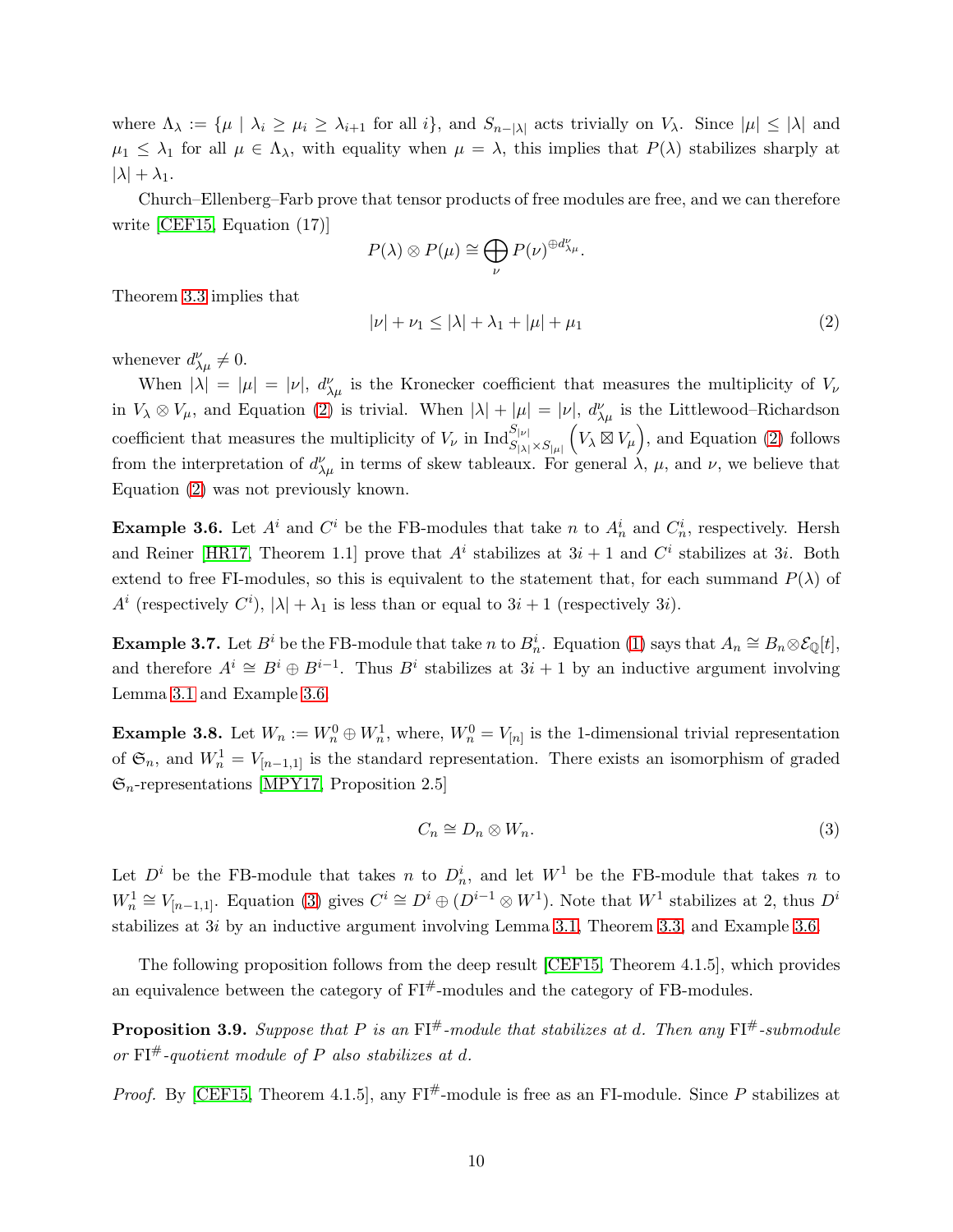d, this means that we have a collection of natural numbers  $\{r_{\lambda} \mid \lambda \in \Lambda_d\}$  and an isomorphism

$$
P \cong \bigoplus_{\lambda \in \Lambda_d} P(\lambda)^{\oplus r_{\lambda}}.
$$

Furthermore, the result [\[CEF15,](#page-16-2) Theorem 4.1.5] implies that any  $FI^{\#}$ -submodule or  $FI^{\#}$ -quotient module of  $P$  is isomorphic to

$$
\bigoplus_{\lambda\in\Lambda_d}P(\lambda)^{\oplus s_\lambda}
$$

for some collection of multiplicities  $\{s_\lambda \mid \lambda \in \Lambda_d\}$  with  $s_\lambda \leq r_\lambda$  for all  $\lambda \in \Lambda_d$ . In particular, such a submodule or quotient module stabilizes at d.  $\Box$ 

<span id="page-10-0"></span>**Example 3.10.** Let  $T_n = \mathbb{Q}[z_1, \ldots, z_n]$  be the polynomial ring in n variables, and let  $T^i$  be the FB-module that takes n to  $T_n^i$ . The FB-module structure on  $T^i$  extends canonically to an  $\text{FI}^{\#}$ module structure, where a partially defined inclusion  $\varphi$  from [m] to [n] sends  $z_i$  to  $z_{\varphi(i)}$  if  $\varphi(i)$  is defined and to 0 otherwise. The module  $T^1$  is the free module associated with the partition [1], and therefore stabilizes at 2. Since  $T^i$  is an FI<sup>#</sup>-quotient module of the tensor power  $(T^1)^{\otimes i}$ , Theorem [3.3](#page-8-0) and Proposition [3.9](#page-9-3) together imply that  $T^i$  stabilizes at 2*i*.

<span id="page-10-2"></span>**Example 3.11.** Let  $R_n = \mathbb{Q}[z_1, \ldots, z_n]/\langle z_1 + \cdots + z_n \rangle$ , and let  $R^i$  be the FB-module that takes n to  $R_n^i$ . Consider the polynomial ring  $\mathbb{Q}[t]$  with trivial  $S_n$ -action, along with the  $S_n$ -equivariant isomorphism  $T_n \cong R_n \otimes \mathbb{Q}[t]$  that sends  $z_i$  to  $z_i \otimes 1 + 1 \otimes t$ . This isomorphism shows that

<span id="page-10-1"></span>
$$
T^i \cong \bigoplus_{0 \le j \le i} R^j. \tag{4}
$$

We claim that  $R<sup>i</sup>$  stabilizes at 2*i*. Indeed, if we assume that it holds for all  $j < i$ , then it holds for  $i$  by Lemma [3.1,](#page-7-0) Example [3.10,](#page-10-0) and Equation  $(4)$ .

<span id="page-10-3"></span>**Example 3.12.** Let  $OT_n$  be the Orlik–Terao algebra of the Coxeter arrangement associated with  $\mathfrak{sl}_n$ . By definition, this is the subalgebra of rational functions in the variables  $y_1, \ldots, y_n$  generated by the functions  $x_{jk} = \frac{1}{y_{ij}-1}$  $\frac{1}{y_j-y_k}$ . This ring admits a grading with deg  $x_{jk} = 1$ , and we let  $OT<sup>i</sup>$  be the FB-module that takes n to  $OT_n^i$ . One can see from the explicit presentation in Theorem [A.5](#page-15-0) that the FB-module structure on  $OT<sup>i</sup>$  extends canonically to an FI<sup>#</sup>-module structure, where a partially defined inclusion  $\varphi$  from  $[m]$  to  $[n]$  sends  $x_{jk}$  to  $x_{\varphi(j)\varphi(k)}$  if  $\varphi(j)$  and  $\varphi(k)$  are both defined and to 0 otherwise. Remark [2.15](#page-6-2) tells us that  $OT<sup>1</sup> \cong C<sup>1</sup>$ , which stabilizes at 3 by Example [3.6.](#page-9-1) Since  $OT<sup>i</sup>$  is an FI<sup>#</sup>-quotient module of the tensor power  $(OT<sup>1</sup>)<sup>\otimes i</sup>$ , Theorem [3.3](#page-8-0) and Proposition [3.9](#page-9-3) together imply that  $OT<sup>i</sup>$  stabilizes at 3*i*.

<span id="page-10-5"></span>**Example 3.13.** Let  $M^i$  be the FB-module that takes n to  $M_n^i$ . There exists an isomorphism of graded  $\mathfrak{S}_n$ -representations [\[MPY17,](#page-17-2) Section 2.1]

<span id="page-10-4"></span>
$$
OT_n \cong R_n \otimes M_n,\tag{5}
$$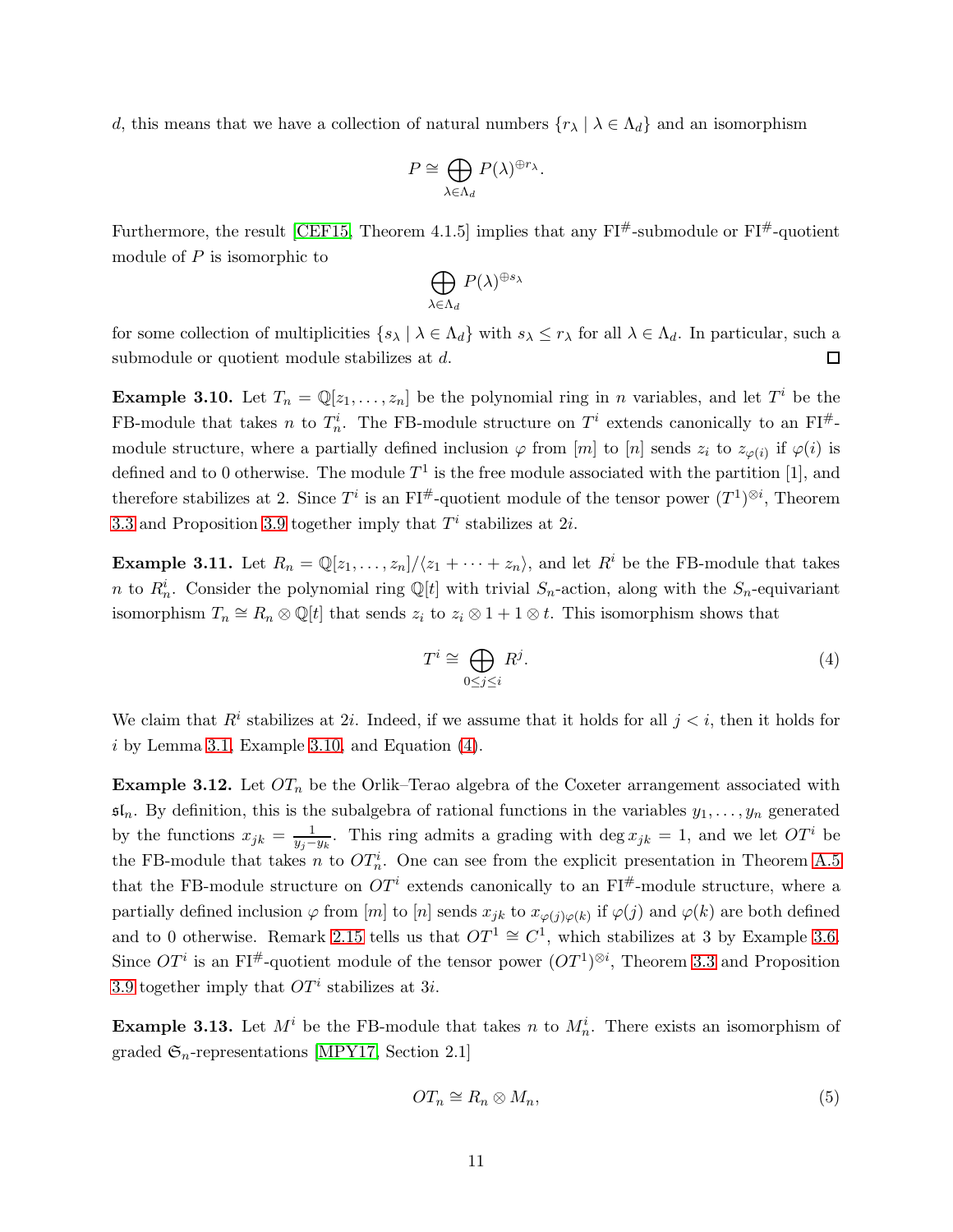and therefore

$$
OTi \cong \bigoplus_{j+k=i} Rj \otimes Mk.
$$

Thus  $M<sup>i</sup>$  stabilizes at 3*i* by an inductive argument involving Lemma [3.1,](#page-7-0) Theorem [3.3,](#page-8-0) and Examples [3.11](#page-10-2) and [3.12.](#page-10-3)

Remark 3.14. The isomorphisms in Equations [\(3\)](#page-9-2) and [\(5\)](#page-10-4) are not canonical, nor are they isomorphisms of algebras. Indeed, each one is proved by constructing a spectral sequence that degenerates because all cohomology groups involved vanish in odd degrees.

**Remark 3.15.** The FB-modules  $R^i$  and  $M^i$  do not extend canonically to FI-modules (rather, they extend canonically to FI<sup>op</sup>-modules). On the other hand, Remark [3.4](#page-8-1) along with Examples [3.11](#page-10-2) and [3.13](#page-10-5) together imply that both  $R<sup>i</sup>$  and  $M<sup>i</sup>$  do admit (perhaps noncanonical) extensions to FImodules. In the case of  $R<sup>i</sup>$ , this can be seen by identifying  $R_n$  with the subalgebra of  $T_n$  generated by the elements  $z_j - z_k$ . In the case of  $M^i$ , it can be regarded as evidence for Conjecture [1.4.](#page-1-0)

**Remark 3.16.** Conjecture [1.6](#page-2-0) says that, for all  $i \leq j \leq k \leq l$  with  $j+k = i+l$ ,  $A^i \otimes A^l$  is isomorphic to a sub-FB-module of  $A^j \otimes A^k$ , or equivalently a quotient FB-module, since the category of FBmodules is semisimple. A much stronger conjecture would be that  $A^i \otimes A^l$  is isomorphic to a quotient FI-module of  $A^j \otimes A^k$ . This is indeed true when  $i = 0$ , as the multiplication map

$$
A^j \otimes A^k \to A^{j+k} \cong A^0 \otimes A^{j+k}
$$

is surjective. However, the fact that we know of no natural map from  $A^j \otimes A^k$  to  $A^i \otimes A^l$  when  $i > 0$ leads us to doubt that this stronger conjecture holds. The same remark applies with A replaced by  $B, C$ , or  $D$ , or by M in the category of  $FI^{op}$ -modules.

## 4 Proofs

In this section, we describe our computer assisted proofs of Theorems [1.5](#page-1-1) and [1.7.](#page-2-1) For computational purposes, one can explicitly obtain  $A_n^i$  and  $C_n^i$  using [\[HR17,](#page-17-11) Equations (25) and (26), Theorem 2.7, and Section 2.7, and then obtain  $B_n^i$  and  $D_n^i$  using Equations [\(1\)](#page-5-1) and [\(3\)](#page-9-2). Our calculations of the representation  $M_n$  rely on the recursive formula [\[MPY17,](#page-17-2) Theorem 3.2], which is derived using a canonical stratification of the hypertoric variety  $X_n$ . This calculation is much more computationally intensive than the ones used to compute  $A_n$ ,  $B_n$ ,  $C_n$ , and  $D_n$ , which is why the statement of Theorem [1.7](#page-2-1) is weaker for  $M_n$  than for the other four graded representations. The computer code used in this paper can be found at <https://github.com/jacobmatherne/ELCandRS>.

*Proof of Theorem [1.5.](#page-1-1)* By Lemma [3.2\(](#page-8-2)1), Example [3.8,](#page-9-4) and Example [3.13,](#page-10-5) it is sufficient to check that  $D_n \cong M_n$  for all  $n \leq 21$ . We have performed these checks using SageMath.  $\Box$ 

**Remark 4.1.** In fact, we checked Conjecture [1.4](#page-1-0) for all  $n \leq 22$ . Thus the first unknown statement of Conjecture [1.4](#page-1-0) is that  $D_{23}^8$  is isomorphic to  $M_{23}^8$ . Conjecture 1.4 had previously only been checked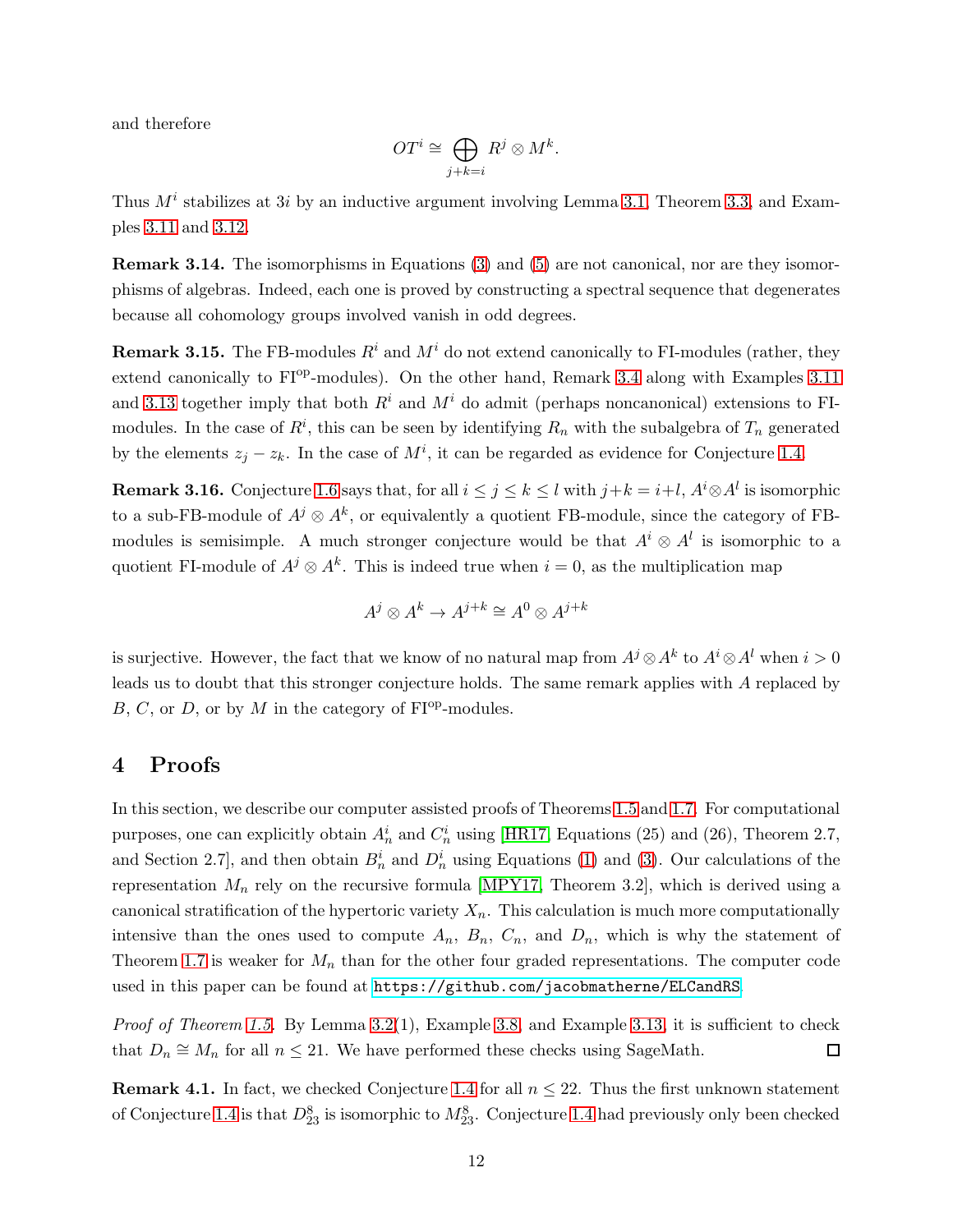for all  $n \leq 10$  [\[MPY17,](#page-17-2) Remark 2.11].

*Proof of Theorem [1.7.](#page-2-1)* We begin with  $B_n$ . We need to show that, for all  $i \leq j \leq k \leq l$  with  $j+k=i+l=m\leq 14, B_n^i\otimes B_n^l$  is isomorphic to a subrepresentation of  $B_n^j\otimes B_n^k$ . By Theorem [3.3](#page-8-0) and Example [3.7,](#page-9-5) both  $B^i \otimes B^l$  and  $B^j \otimes B^k$  stabilize at  $3m + 2$ . Thus, by Lemma [3.2\(](#page-8-2)2), it is sufficient to check that  $B_n^i \otimes B_n^l$  is isomorphic to a subrepresentation of  $B_n^j \otimes B_n^k$  for all  $n \leq 3m+2$ . The situation for  $D_n$  is identical, except this time Example [3.8](#page-9-4) tells us that stabilization occurs at 3m rather than  $3m + 2$ . We have performed these checks for  $B_n$  and  $D_n$  using SageMath.

The statement for  $A_n$  follows from the statement for  $B_n$  using Equation [\(1\)](#page-5-1) and Proposition [2.3.](#page-3-1) The statement for  $C_n$  follows from the statement for  $D_n$  using Equation [\(3\)](#page-9-2) and Proposition [2.3.](#page-3-1)

Finally, the statement for  $M_n$  nearly follows from the statement for  $D_n$  using Theorem [1.5.](#page-1-1) The one part that does not follow is the assertion that  $M_n^0 \otimes M_n^8$  is isomorphic to a subrepresentation of  $M_n^1 \otimes M_n^7$ , since we do not know that  $M_n^8$  is isomorphic to  $D_n^8$ . However,  $M_n$  is generated in degree 1 by Theorem [A.6,](#page-15-1) hence we have a surjection

$$
M_n^1 \otimes M_n^7 \to M_n^8 \cong M_n^0 \otimes M_n^8.
$$

This tells us that  $M_n^0 \otimes M_n^8$  is isomorphic to a quotient of  $M_n^1 \otimes M_n^7$ , and therefore also a subrepresentation by semisimplicity of the category of representations of  $\mathfrak{S}_n$ .  $\Box$ 

**Remark 4.2.** By Theorem [1.7,](#page-2-1) the weak equivariant log concavity statement that  $A_n^{i-1} \otimes A_n^{i+1}$  is isomorphic to a subrepresentation of  $A_n^i \otimes A_n^i$  holds for all  $i \leq 7$ , and similarly for  $B_n$ ,  $C_n$ , and  $D_n$ . Combining this result with Theorem [1.5,](#page-1-1) the statement that  $M^{i-1} \otimes M^{i+1}$  is isomorphic to a subrepresentation of  $M^i \otimes M^i$  holds for all  $i \leq 6$ .

# A Appendix: Presentations

In this section, we give explicit presentations of each of the rings that we consider in this paper. Most of the results in this appendix are well known, with the exception of Theorem [A.4.](#page-13-0) Theorem [A.4](#page-13-0) can be deduced from the proof of [\[ER19,](#page-17-12) Theorem 3], but we include a proof here for completeness.

We begin with the ring  $A_n$ , which was first computed by Arnol'd [\[Arn69\]](#page-16-5).

<span id="page-12-0"></span>**Theorem A.1.** *There exists an isomorphism*  $A_n \cong \mathcal{E}_{\mathbb{Q}}[x_{ij}]/\mathcal{I}_n^A$ , where  $\mathcal{E}_{\mathbb{Q}}[x_{ij}]$  is the exterior algebra  $with\ generators\ x_{ij}\ for\ all\ distinct\ i,j\in [n]\ and\ \mathcal{I}^A_n\ is\ the\ ideal\ generated\ by\ the\ following\ families$ *of relations:*

- $x_{ij} x_{ji}$  *for all i, j distinct*
- $x_{ij}x_{jk} + x_{jk}x_{ki} + x_{ki}x_{ij}$  *for all i*, *j*, *k distinct.*

*The group*  $\mathfrak{S}_n$  *acts by permuting the indices.*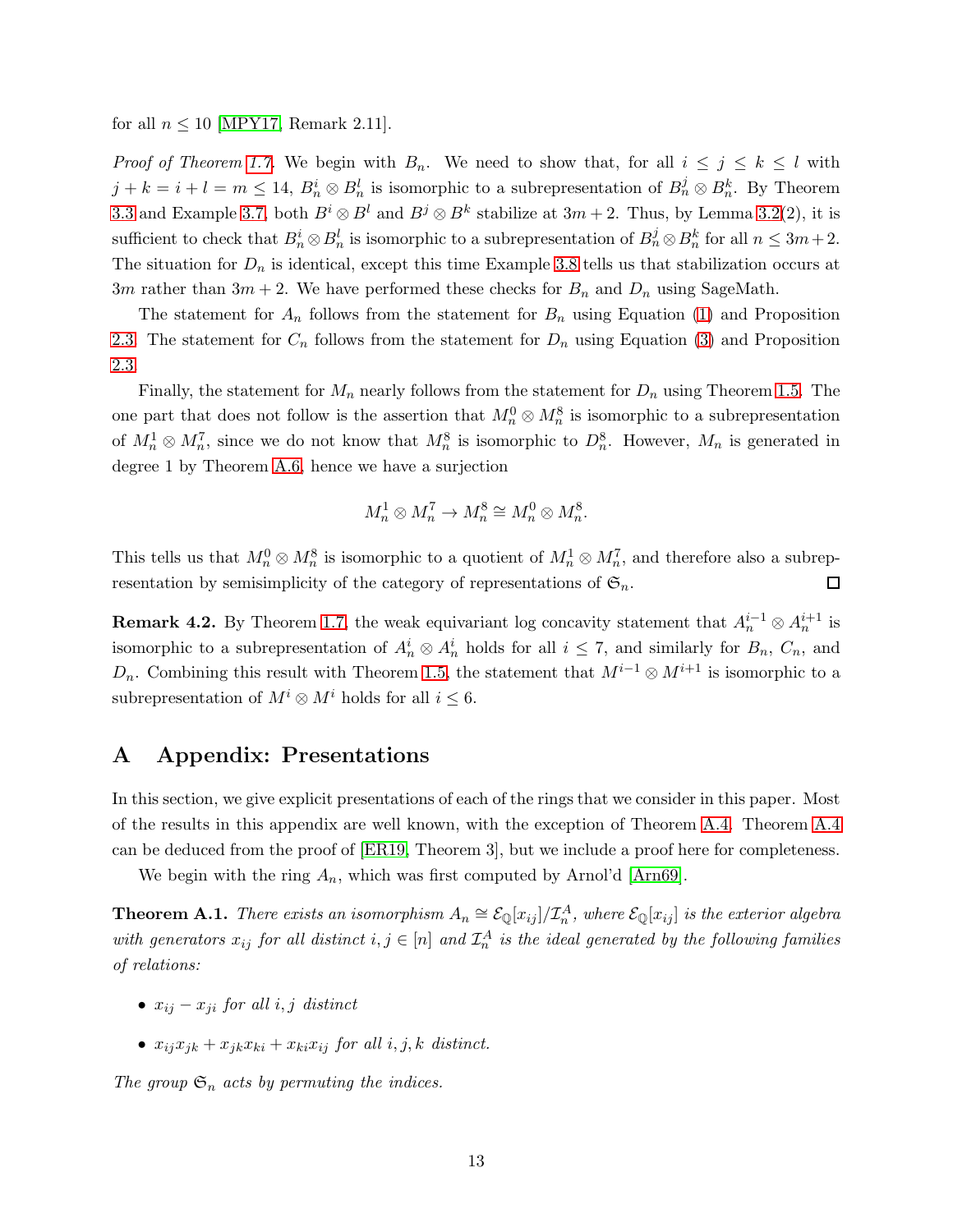The isomorphism inverse to that of Equation [\(1\)](#page-5-1) sends t to  $\sum_{i \neq j} x_{ij}$ , thus Theorem [A.1](#page-12-0) has the following corollary.

**Corollary A.2.** There exists an  $\mathfrak{S}_n$ -equivariant isomorphism  $B_n \cong \mathcal{E}_{\mathbb{Q}}[x_{ij}]/\mathcal{I}_n^B$ , where

$$
\mathcal{I}_n^B := \mathcal{I}_n^A + \left\langle \sum_{i \neq j} x_{ij} \right\rangle.
$$

The ring  $C_n$  was first computed by Cohen [\[CLM76\]](#page-17-0); see alternatively [\[dS01,](#page-17-1) Corollary 5.6].

<span id="page-13-1"></span>**Theorem A.3.** There exists an isomorphism  $C_n \cong \mathbb{Q}[x_{ij}]/\mathcal{I}_n^C$ , where  $\mathbb{Q}[x_{ij}]$  is the polynomial ring with generators  $x_{ij}$  for all distinct  $i, j \in [n]$  and  $\mathcal{I}_n^C$  is the ideal generated by the following families *of relations:*

- $x_{ij} + x_{ji}$  *for all*  $i, j$  *distinct*
- $\bullet$   $x_{ij}^2$  *for all i, j distinct*
- $x_{ij}x_{jk} + x_{jk}x_{ki} + x_{ki}x_{ij}$  *for all*  $i, j, k$  *distinct.*

*The group*  $\mathfrak{S}_n$  *acts by permuting the indices.* 

We next give two equivariant presentations for  $D_n$ , neither of which has appeared before.

<span id="page-13-0"></span>**Theorem A.4.** *There exists an isomorphism*  $D_n \cong \mathbb{Q}[h_{ijk}]/\mathcal{I}_n^D$ , where  $\mathbb{Q}[h_{ijk}]$  is the polynomial  $r$ *ing with generators*  $h_{ijk}$  *for distinct triples*  $i, j, k \in [n]$  *and*  $\mathcal{I}_n^D$  *is the ideal generated by the following families of relations:*

- $h_{ijk} + h_{jik}$  and  $h_{ijk} + h_{ikj}$  for all i, j, k distinct
- $h_{ijk} h_{ijl} + h_{ikl} h_{ikl}$  *for all*  $i, j, k, l$  *distinct*
- $h_{ijk}^2$  *for all*  $i, j, k$  *distinct.*

*There also exists an isomorphism*  $D_n \cong \mathbb{Q}[x_{ij}]/\mathcal{J}_n^D$ , where  $\mathbb{Q}[x_{ij}]$  is the polynomial ring with gen*erators*  $x_{ij}$  *for all distinct*  $i, j \in [n]$  *and*  $\mathcal{J}_n^D$  *is the ideal generated by the following families of relations:*

- $x_{ij} + x_{ji}$  *for all i, j distinct*
- $\sum_{j\neq i} x_{ij}$  for all *i*
- $(x_{ij} + x_{jk} + x_{ki})^2$  for all  $i, j, k$  distinct.

*In both cases, the group*  $\mathfrak{S}_n$  *acts by permuting the indices.* 

*Proof.* The space  $\text{Conf}(n, U_1)/U_1$  is a disjoint union of contractible subspaces indexed by cyclic orderings of the set [n]. For  $i, j, k \in [n]$  distinct, consider the **cyclic Heaviside function**  $h_{ijk}$  that takes the value 1 on those components where  $i, j$ , and  $k$  appear in a counterclockwise order, and 0 on those components where they appear in a clockwise order. These functions generate the ring of locally constant functions on  $\text{Conf}(n, U_1)/U_1$  and satisfy the following families of relations: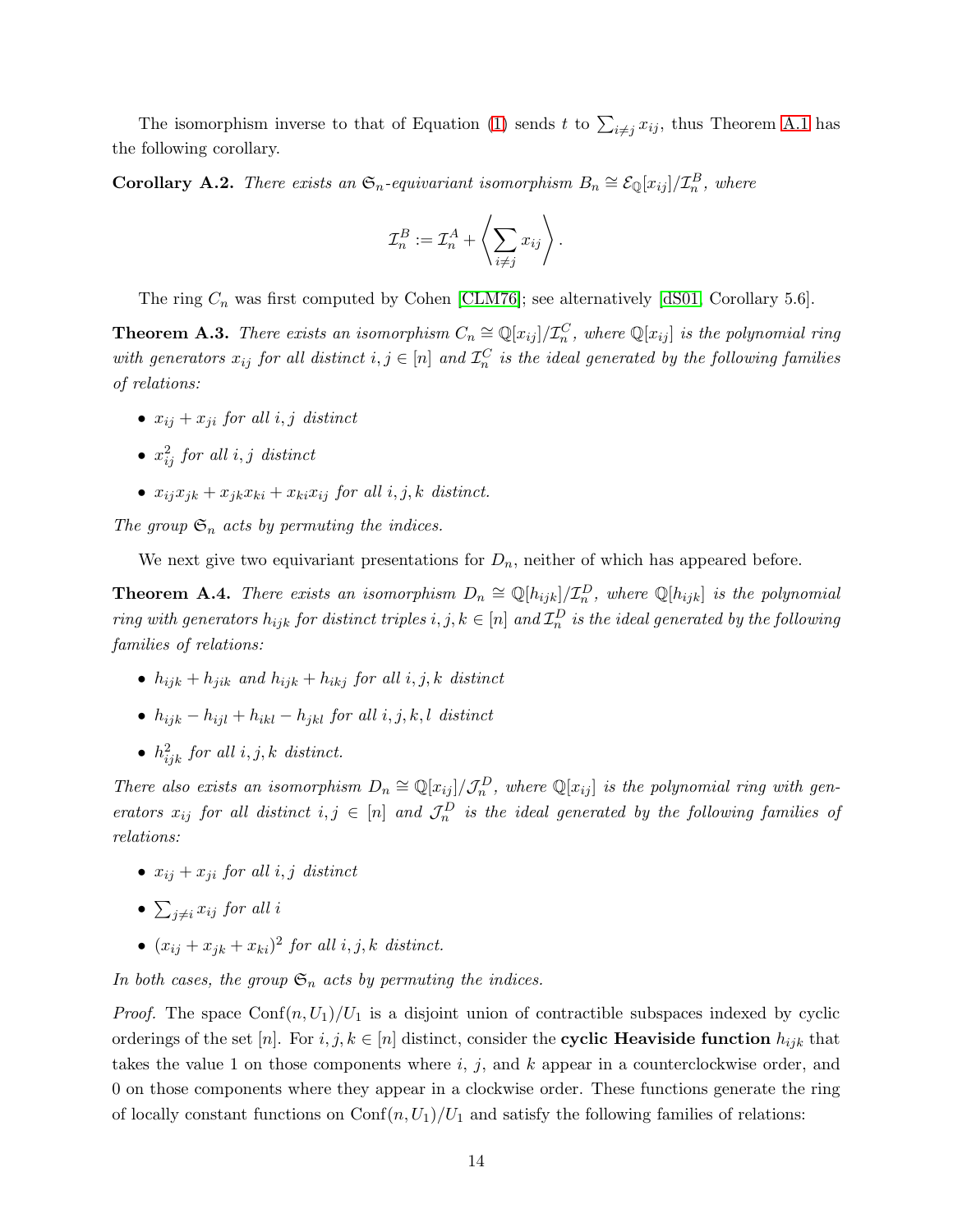- $h_{ijk} + h_{jik} = 1 = h_{ijk} + h_{ikj}$  for all  $i, j, k$  distinct
- $h_{ijk} h_{ijl} + h_{ikl} h_{jkl} = 0$  for all  $i, j, k, l$  distinct
- $h_{ijk}^2 = h_{ijk}$  for all  $i, j, k$  distinct.

We consider the filtration of the ring of locally constant functions on  $\text{Conf}(n, U_1)/U_1$  for which the  $p<sup>th</sup>$  filtered piece is the space of functions that can be expressed as polynomials of degree at most p in the cyclic Heaviside functions. Using the fact that  $\text{Conf}(n, U_1)/U_1$  is homeomorphic to the fixed point set of the action of  $U_1$  on  $\text{Conf}(n, SU_2)/SU_2$  by right translation, one can show that the graded ring  $D_n$  is  $\mathfrak{S}_n$ -equivariantly isomorphic to the associated graded of the ring of locally constant functions on  $\text{Conf}(n, U_1)/U_1$  with respect to the cyclic Heaviside filtration [\[MPY17,](#page-17-2) Remark 2.9]. Passing to the associated graded turns the relations above into the generators of  $\mathcal{I}_n^D$ , and we obtain an  $\mathfrak{S}_n$ -equivariant surjective map

$$
\mathbb{Q}[h_{ijk}]/\mathcal{I}_n^D \to D_n.
$$

To see that it is an isomorphism, we break symmetry and make use of the isomorphism  $D_n \cong C_{n-1}$ of Remark [1.1](#page-1-2) by reducing the problem to checking that the composition

$$
\mathbb{Q}[h_{ijk}]/\mathcal{I}_n^D \to D_n \to C_{n-1}
$$

is an isomorphism.

The first and second families of generators of  $\mathcal{I}_n^D$  imply that the degree 1 part of  $\mathbb{Q}[h_{ijk}]/\mathcal{I}_n^D$ is spanned by the generators  $\{h_{ijn} \mid i \neq j \in [n-1]\}$ , subject to the relations  $h_{ijn} + h_{jin} = 0$ . The map from  $\mathbb{Q}[h_{ijk}]/\mathcal{I}_n^D$  to  $C_{n-1}$  sends  $h_{ijn}$  to  $x_{ij}$ , so we need to show that the third family of generators of  $\mathcal{I}_n^D$  corresponds to the second and third families of generators of  $\mathcal{I}_n^C$ . Indeed,  $h_{ijn}^2$  is sent to  $x_{ij}^2$ , and when  $i, j, k \in [n-1]$ ,  $h_{ijk}^2$  is sent to  $2(x_{ij}x_{jk} + x_{jk}x_{ki} + x_{ki}x_{ij})$  plus elements of the ideal generated by the first two families of generators of  $\mathcal{I}_n^C$ .

Finally, consider the  $\mathfrak{S}_n$ -equivariant maps

$$
\varphi : \mathbb{Q}[h_{ijk}] \to \mathbb{Q}[x_{ij}] \quad \text{and} \quad \psi : \mathbb{Q}[x_{ij}] \to \mathbb{Q}[h_{ijk}]
$$

given by

$$
\varphi(h_{ijk}) = x_{ij} + x_{jk} + x_{ki}
$$
 and  $\psi(x_{ij}) = \frac{1}{n} \sum_{k \notin \{i,j\}} h_{ijk}.$ 

It is a simple calculation to check that  $\varphi(\mathcal{I}_n^D) \subset \mathcal{J}_n^D$  and  $\psi(\mathcal{J}_n^D) \subset \mathcal{I}_n^D$ , so these maps descend to maps

$$
\bar{\varphi}: \mathbb{Q}[h_{ijk}]/\mathcal{I}_n^D \to \mathbb{Q}[x_{ij}]/\mathcal{J}_n^D \quad \text{and} \quad \bar{\psi}: \mathbb{Q}[x_{ij}]/\mathcal{J}_n^D \to \mathbb{Q}[h_{ijk}]/\mathcal{I}_n^D
$$

.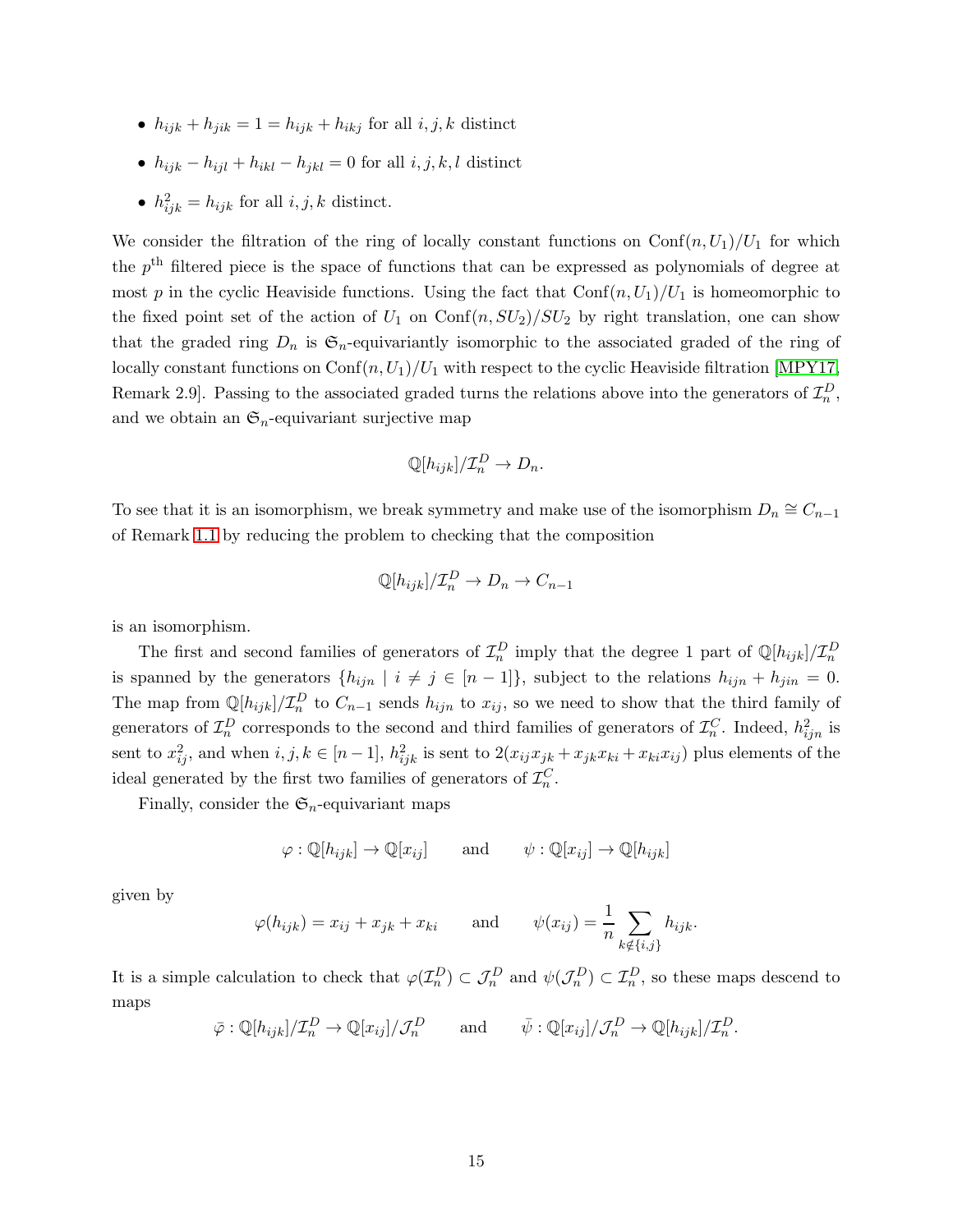To see that they are mutually inverse, we note that

$$
\begin{aligned}\n\bar{\psi} \circ \bar{\varphi}(h_{ijk}) &= \frac{1}{n} \sum_{p \notin \{i,j\}} h_{ijp} + \frac{1}{n} \sum_{q \notin \{j,k\}} h_{jkq} + \frac{1}{n} \sum_{r \notin \{k,i\}} h_{kir} \\
&= \frac{1}{n} (h_{ijk} + h_{jki} + h_{kij}) + \frac{1}{n} \sum_{l \notin \{i,j,k\}} (h_{ijl} + h_{jkl} + h_{kil}) \\
&= \frac{3}{n} h_{ijk} + \frac{1}{n} \sum_{l \notin \{i,j,k\}} h_{ijk} \\
&= h_{ijk},\n\end{aligned}
$$

and

$$
\bar{\varphi} \circ \bar{\psi}(x_{ij}) = \frac{1}{n} \sum_{k \notin \{i,j\}} (x_{ij} + x_{jk} + x_{ki})
$$
  
\n
$$
= \frac{1}{n} \sum_{k \notin \{i,j\}} x_{ij} + \frac{1}{n} \sum_{k \notin \{i,j\}} x_{jk} + \frac{1}{n} \sum_{k \notin \{i,j\}} x_{ki}
$$
  
\n
$$
= \frac{n-2}{n} x_{ij} - \frac{1}{n} x_{ji} - \frac{1}{n} x_{ji}
$$
  
\n
$$
= x_{ij}.
$$

This completes the proof.

The following presentation of  $OT_n$  appears in [\[MPY17,](#page-17-2) Section 2.1], where it is proved using [\[PS06,](#page-17-9) Theorem 4] and [\[ST09,](#page-17-13) Proposition 2.7].

<span id="page-15-0"></span>**Theorem A.5.** *There exists an isomorphism*  $OT_n \cong \mathbb{Q}[x_{ij}]/\mathcal{I}_n^{OT}$ , where  $\mathbb{Q}[x_{ij}]$  is the polynomial *ring with generators*  $x_{ij}$  *for all distinct*  $i, j \in [n]$  *and*  $\mathcal{I}_n^{OT}$  *is the ideal generated by the following families of relations:*

- $x_{ij} + x_{ji}$  *for all i, j distinct*
- $x_{ij}x_{jk} + x_{jk}x_{ki} + x_{ki}x_{ij}$  *for all i*, *j*, *k distinct.*

The group  $\mathfrak{S}_n$  acts by permuting the indices.

As in Example [3.11,](#page-10-2) let  $R_n = \mathbb{Q}[z_1, \ldots, z_n]/\langle z_1 + \cdots + z_n \rangle$ , with its natural grading and action of  $\mathfrak{S}_n$ . We have an  $\mathfrak{S}_n$ -equivariant homomorphism  $\varphi_n: R_n \to \mathfrak{O}T_n$  given by  $\varphi(z_i) = \sum_{j \neq i} x_{ij}$ , which makes  $OT_n$  into a graded  $R_n$ -module. The following theorem says that the ring  $M_n$  is isomorphic to the quotient of  $OT_n$  by the ideal generated by the elements  $\varphi(z_i)$  [\[MPY17,](#page-17-2) Section 2.1].

<span id="page-15-1"></span>**Theorem A.6.** *There exists an*  $\mathfrak{S}_n$ -equivariant isomorphism  $M_n \cong \mathbb{Q}[x_{ij}]/\mathcal{I}_n^M$ , where  $\mathbb{Q}[x_{ij}]$  is the *polynomial ring with generators*  $x_{ij}$  *for all distinct*  $i, j \in [n]$  *and* 

$$
\mathcal{I}_n^M = \mathcal{I}_n^{OT} + \langle \varphi(z_i) \mid i \in [n] \rangle.
$$

 $\Box$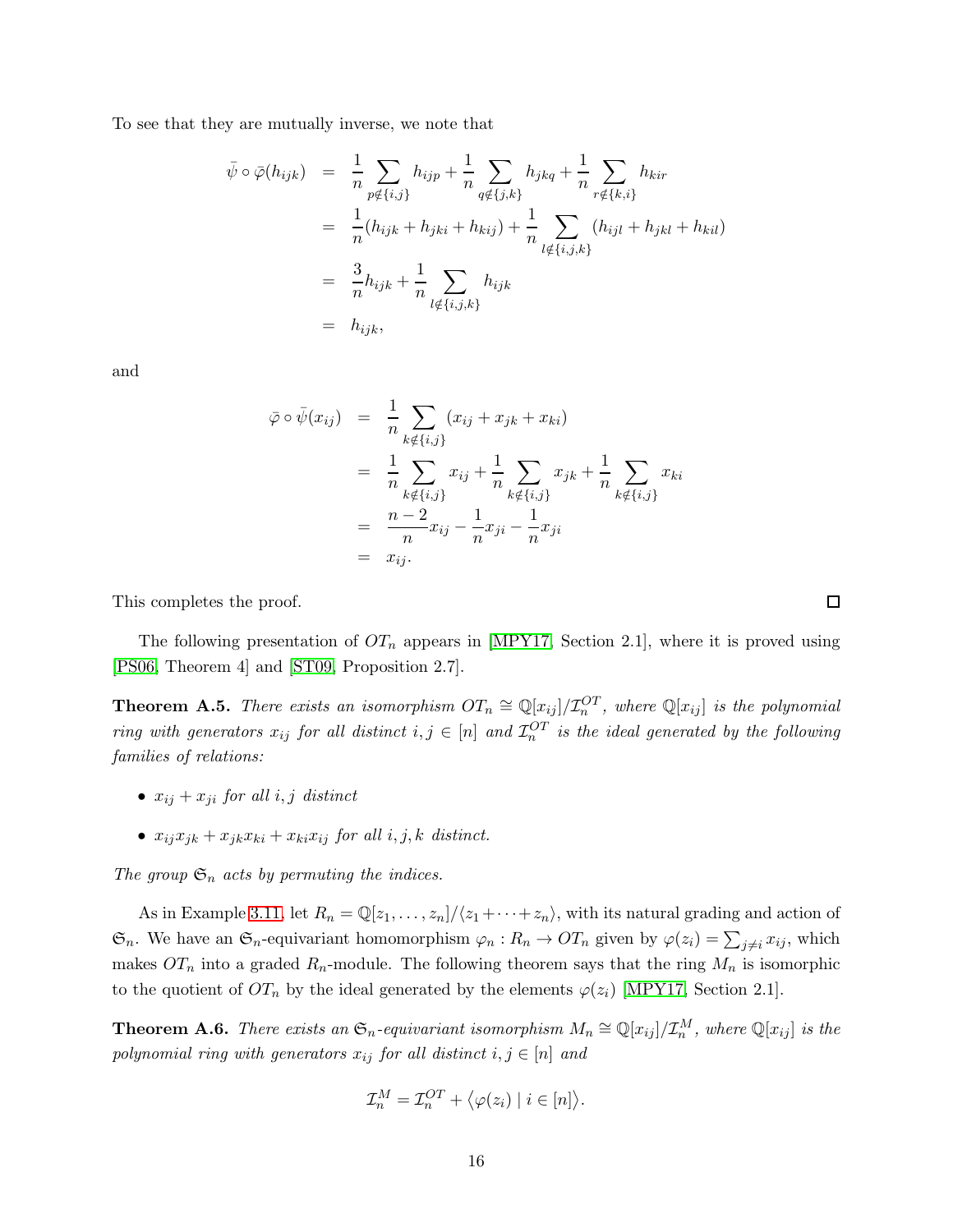**Remark A.7.** Theorem [A.6](#page-15-1) is proved by using [\[BP09,](#page-16-4) Corollary 4.5] to identify  $OT_n$  with the torus equivariant intersection cohomology of the hypertoric variety  $X_n$ , and  $R_n$  with the torus equivariant cohomology of a point. Because everything is concentrated in even degrees, the ordinary intersection cohomology is obtained from the equivariant intersection cohomology by killing the action of the positive degree classes in the equivariant cohomology of a point.

**Remark A.8.** Looking at Theorems [A.3](#page-13-1) and [A.5,](#page-15-0) we see that  $C_n$  is isomorphic to the Artinian Orlik–Terao algebra of the Coxeter arrangement associated with  $\mathfrak{sl}_n$ , as predicted by Remark [2.15.](#page-6-2) Geometrically, this reflects the fact that the locus of  $X_n$  on which the torus acts freely has quotient space homeomorphic to Conf $(n, \mathbb{R}^3)$ , and the map from  $OT_n$  to  $C_n$  may be identified with the restriction map in torus equivariant intersection cohomology.

**Remark A.9.** Consider the quotient of the polynomial ring  $\mathbb{Q}[x_{ij}, t]$  by the ideal generated by the following families of relations:

- $x_{ij} + x_{ji}$  for all  $i, j$  distinct
- $\sum_{j\neq i} x_{ij}$  for all *i*
- $(x_{ij} + x_{jk} + x_{ki})^2 t(x_{ij}^2 + x_{jk}^2 + x_{ki}^2)$  for all  $i, j, k$  distinct.

If we specialize at  $t = 0$ , we obtain the algebra  $D_n$  by Theorem [A.4.](#page-13-0) If we specialize at  $t = 1$ , we obtain the algebra  $M_n$  by Theorem [A.6.](#page-15-1) It is tempting to guess that this ring is free as a module over  $\mathbb{Q}[t]$ , which would imply Conjecture [1.4.](#page-1-0) However, computer calculations reveal that this is not the case. The dimension of a generic specialization is smaller than those of the specializations at  $t = 0$  or  $t = 1$ , both of which are equal to  $(n - 1)!$  [\[MPY17,](#page-17-2) Remarks 2.1 and 2.4].

# References

- <span id="page-16-1"></span>[ADH] Federico Ardila, Graham Denham, and June Huh, *Lagrangian geometry of matroids*, arXiv:2004.13116.
- <span id="page-16-0"></span>[AHK18] Karim Adiprasito, June Huh, and Eric Katz, *Hodge theory for combinatorial geometries*, Ann. of Math. (2) 188 (2018), no. 2, 381–452.
- <span id="page-16-5"></span>[Arn69] V. I. Arnol'd, *The cohomology ring of the group of dyed braids*, Mat. Zametki 5 (1969), 227–231.
- <span id="page-16-3"></span>[BOR11] Emmanuel Briand, Rosa Orellana, and Mercedes Rosas, *The stability of the Kronecker product of Schur functions*, J. Algebra 331 (2011), 11–27.
- <span id="page-16-4"></span>[BP09] Tom Braden and Nicholas Proudfoot, *The hypertoric intersection cohomology ring*, Invent. Math. 177 (2009), no. 2, 337–379.
- <span id="page-16-2"></span>[CEF15] Thomas Church, Jordan S. Ellenberg, and Benson Farb, *FI-modules and stability for representations of symmetric groups*, Duke Math. J. 164 (2015), no. 9, 1833–1910.